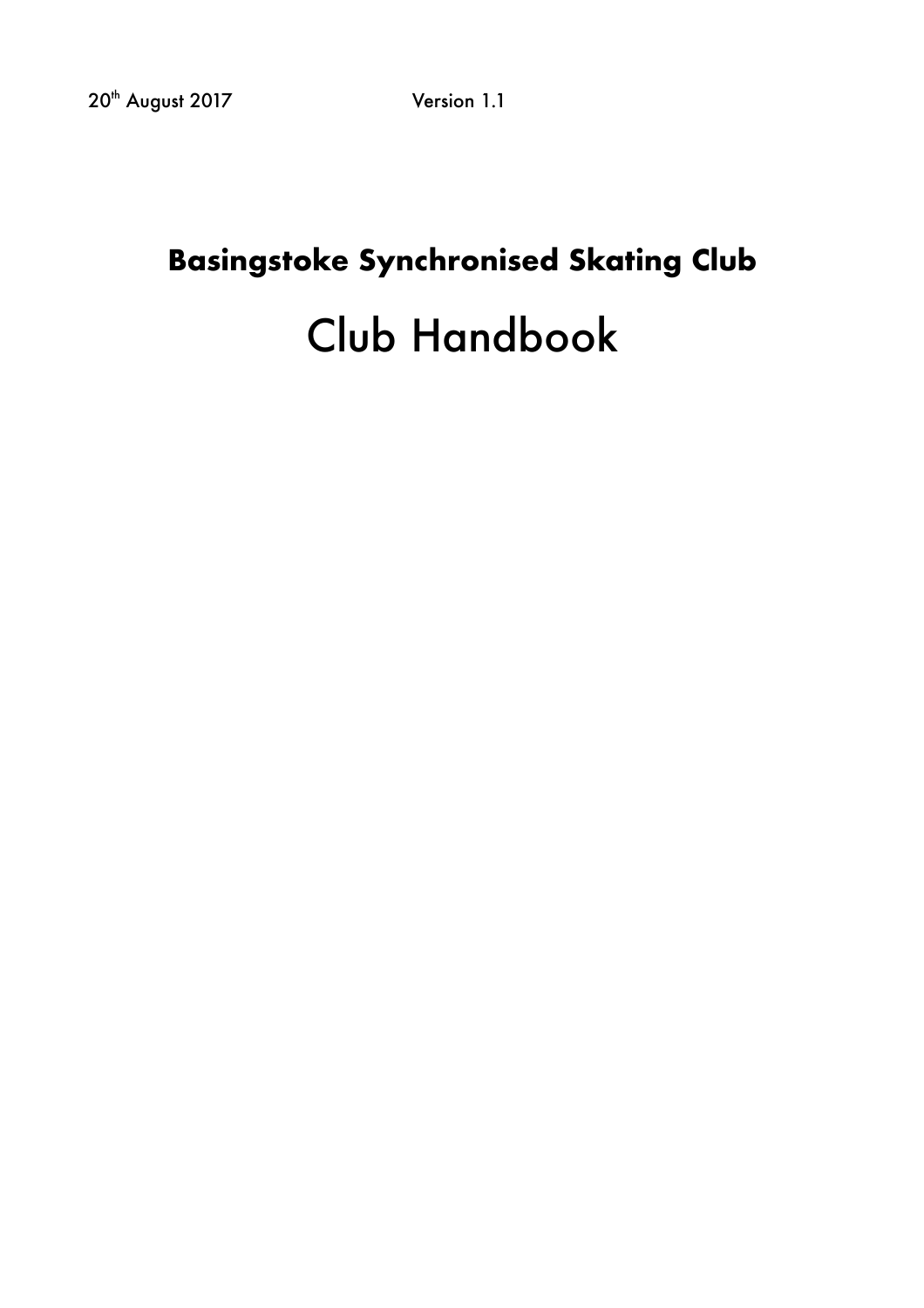# **Table of Contents**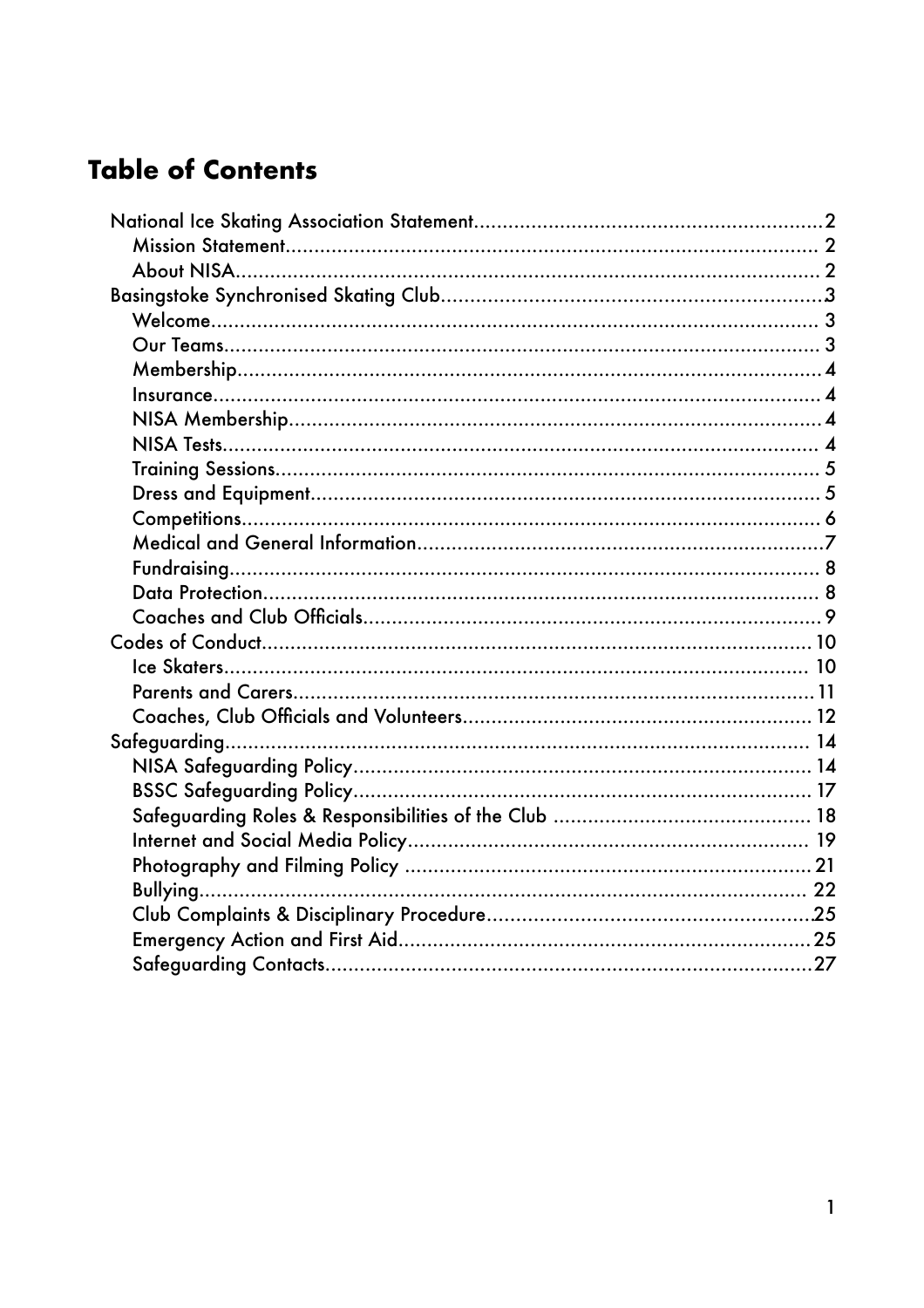*This handbook has been developed from the NISA Template Parents' Handbook, available from the safeguarding section of their website. This document deviates from the template where:* 

- *it provides additional useful information about Basingstoke Synchronised Skating Club,*
- *the relevant information is readily available elsewhere on this site,*
- *the information is subject to frequent change or*
- *has been edited to better match the requirements of an online document.*

*If you have any questions, observations or concerns about this document, please contact the web administrator at [web@basingstokesynchro.org.uk.](mailto:web@basingstokesynchro.org.uk)* 

# <span id="page-2-0"></span>**National Ice Skating Association Statement**

# <span id="page-2-1"></span>**Mission Statement**

The National ice Skating Association (NISA) is the Governing Body for ice skating in the UK. Its mission is to promote, develop and support all ice skating disciplines, within a safe and constructive environment that provides participants the opportunity to fulfil their potential and personal goals, within a recreational, fitness or competitive activity.

#### **"Skate for Fun, Skate for Gold", Skate for Life**

# <span id="page-2-2"></span>**About NISA**

NISA is recognised by the Sports Councils (UK Sport, Sport England, Scottish Sports Council, Sports Council for Wales and Sports Council for Northern Ireland) as the governing body of ice skating in the UK. It is affiliated to the International Skating Union (ISU), the international governing body for ice skating disciplines. The National Ice Skating Association of UK (NISA) is one of the oldest governing bodies in the UK, being founded as the National Skating Association of Great Britain (NISA) in February 1879. The NSA took part in founding the ISU. NISA's current functions can be summarised as follows:

- Membership subscriptions and servicing
- Test systems
- Coach education
- Judge/official education
- Major event management
- World Class programmes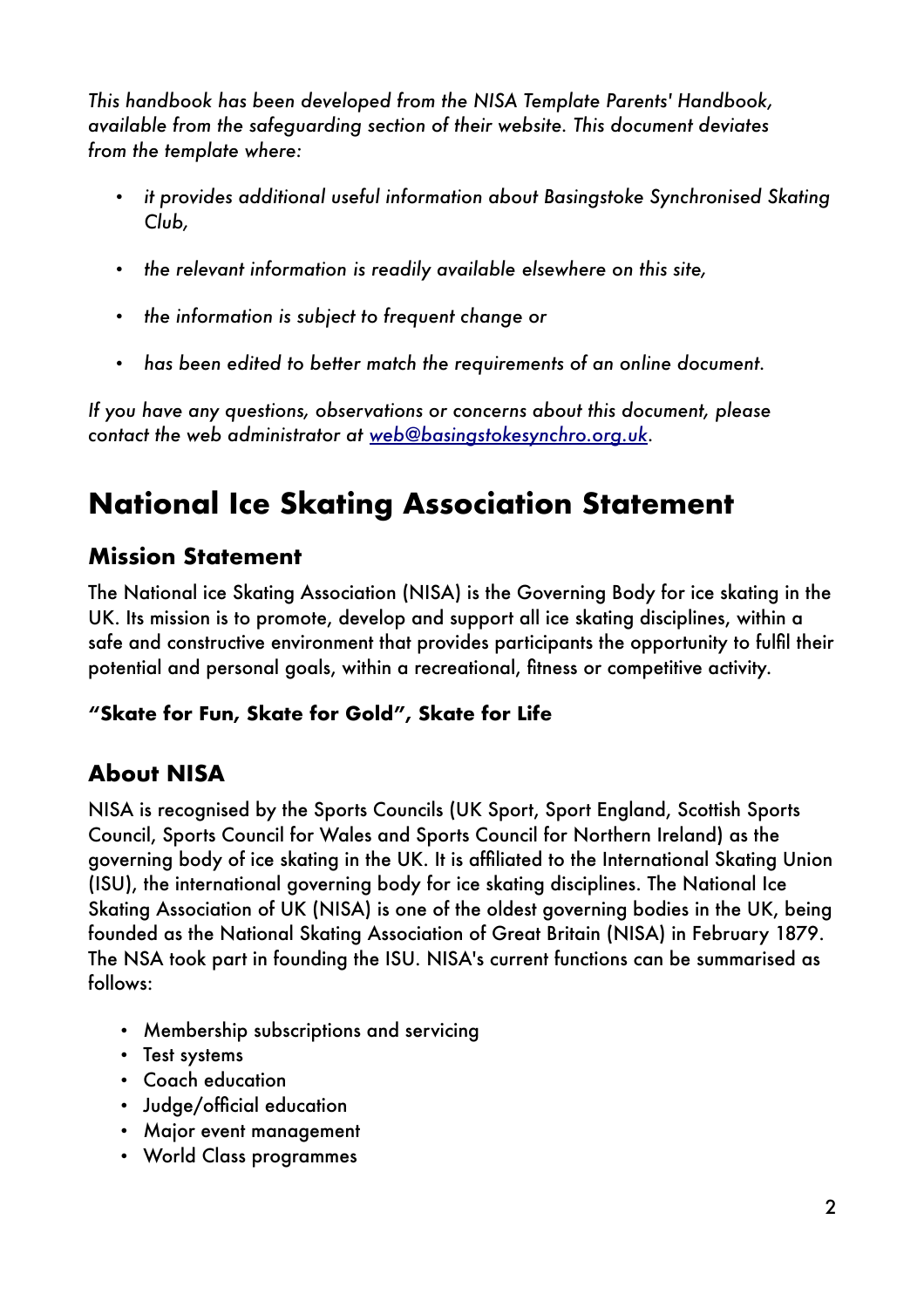NISA has more than 6,000 members and is responsible for both Figure Skating (singles, pairs, dance and synchronized) and Speed Skating (short track) ice skating disciplines.

More than 70,000 skaters complete the NISA accredited Learn to Skate programme (Skate UK) every year, which is available from the majority of ice rinks across the UK and available for both youngsters and adults.

NISA is a company limited by guarantee (Registration number 2677064) and is controlled by an elected Board of Directors all of whom work on a voluntary basis for the Association.

# <span id="page-3-0"></span>**Basingstoke Synchronised Skating Club**

## <span id="page-3-1"></span>**Welcome**

Welcome to Basingstoke Synchronised Skating Club (BSSC)

We are a welcoming and friendly club that allows figure-skaters of all levels and ages to skate together. Basingstoke has had synchro teams for over 18 years, and has been one of the most successful synchronised skating clubs in Great Britain. We may be made up of three teams, but first and foremost we are ONE and we promote a great team spirit. Senior and more experienced skaters will spend time helping younger or newer members, or anyone that may need their help and support.

Synchronized skating is a discipline where up to 20 skaters skate as a team, moving together as one unit. All the skaters in the team must be similarly competent at a wide variety of skating skills. The team performs a program to music including specified elements and step sequences. Synchronised skating is a fast and furious sport, but it also has precision, grace and elegance. Synchronized skating uses the same judging system as singles, pairs and ice dance.

The first synchronized skating team was formed in 1956 in Michigan in the USA and the sport has been growing in popularity ever since. The ISU held the first Synchronized Skating World Championships in 2000 in Minneapolis, USA.

# <span id="page-3-2"></span>**Our Teams**

BSSC currently runs **three** teams:

- **Snowstorm** are our beginners' team for skaters under 16. They compete in the Elementary category.
- **Ice Angels** compete in the Mixed Age category. Ages range from 12 to 18.
- **Ice Age** have skaters covering a wide age range and compete in the Adult category.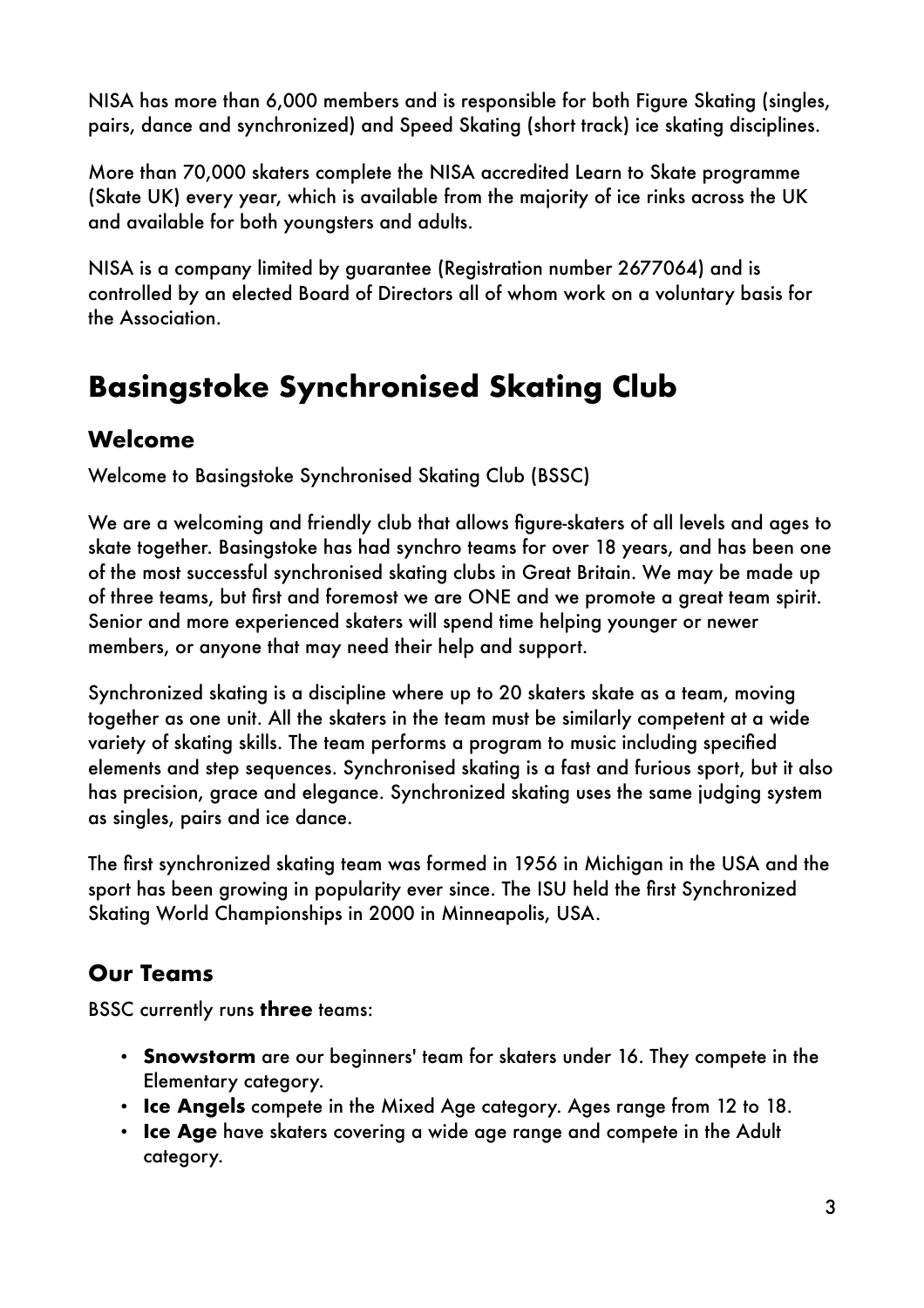# <span id="page-4-0"></span>**Membership**

Membership costs are determined by the ice-time allocated to each team and number of teams for which a skater trains and competes. The current monthly costs are:

- Snowstorm **£45** per member
- Ice Angels **£60** per member
- Ice Age **£60** per member

Membership is paid monthly to account:

*Account Name: BISC Precision Acc No: 01277769 Sort Code: 309053*

Please add the skater's name as a reference to payments.

Skaters training with two teams make an additional membership payment to cover additional costs, although this is less than the total membership costs for two teams. Skaters 'rookieing' with a team are not charged the additional team costs.

A club membership form can be downloaded from the 'Documents and Forms' area of this website.

#### <span id="page-4-1"></span>**Insurance**

BSSC holds Public Liability Insurance with NISA that coveers ice skating-recognized activities

# <span id="page-4-2"></span>**NISA Membership**

All skaters must be a member of NISA (The National Ice Skating Association – our governing body). Membership forms can be downloaded from the NISA website, and must be returned to NISA direct.

**Membership is rquired to meet the terms of our public liability insurance. Also, without membership you will not be able to compete in Synchro Competitions, The British Championships or take tests.** On several occasions, NISA has supplied funding to our skaters either by putting on a free training camp or contributing to the expenses incurred in competition. It is up to you to ensure that your membership is kept up to date.

# <span id="page-4-3"></span>**NISA Tests**

To compete in NISA competitions and the British Championships, each team has to achieve a set level of tests. It is therefore necessary for us to ensure that all members of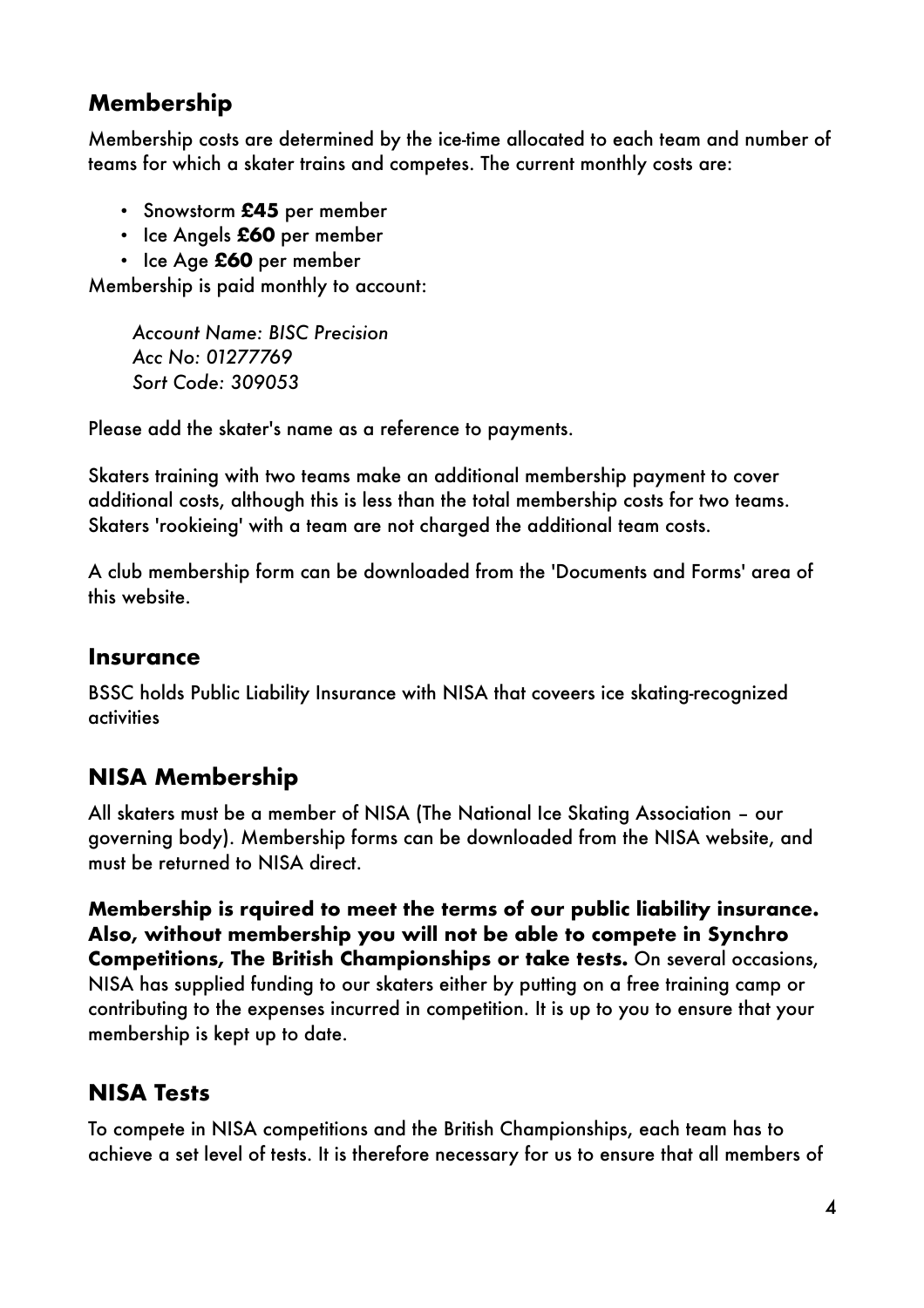the squad have the required tests. NISA have put in place tests which means that skaters must have completed relevant field moves. It is advisable that for these tests you will need to have lessons with a coach. The coaches can provide more information on the tests required.

# <span id="page-5-0"></span>**Training Sessions**

Training times are under review, but at present the teams have on-ice training at the following times:

- Snowstorm **Thursday 6:00pm 6:45pm**
- Ice Angels **Tuesday 5:45pm 6:45pm**
- Ice Age **Tuesday 6:30pm 7:00pm, Thursday 6:30pm 7:00pm**

The teams also have additional 'off-ice' practice in the run-up to competitions. This usually takes place on Saturdays at the Aldworth School near the rink, Basingstoke, RG22 6HA.

**Skaters are expected to attend all training sessions.** Frequent absences can disrupt the planning and practice of routines.

# <span id="page-5-1"></span>**Dress and Equipment**

#### **Club Kit**

Once you have joined the team, you will be issued with your synchro practice kit. A oneoff non refundable hire charge of **£25** is made for the use of this during your stay in the team. You will also be issued with official kit and trolley bag which should not be worn/used unless you are taking part in an official synchro event. Any missing or damaged kit must be replaced at the current market value. Should you decide to leave all kit needs to be returned.

### **Appearance Guidelines**

The appearance of the team is extremely important. Hair must be tidy at all times, not just when skating but when travelling and staying away in hotels etc. Hair needs to be in a tidy bun for weekly practice. Please repair tights immediately a small hole appears this is not only from an appearance point but also increases the life of the tights. Also please ensure that all kit is maintained to a high standard, including weekly practice dress. Boots must be cleaned and maintained regularly, i.e. blades sharpened at the appropriate times, and blades checked regularly to ensure that they are securely fixed to the boots.

### **Practice Dress**

**Unless instructed otherwise, practice dress must be worn for all training**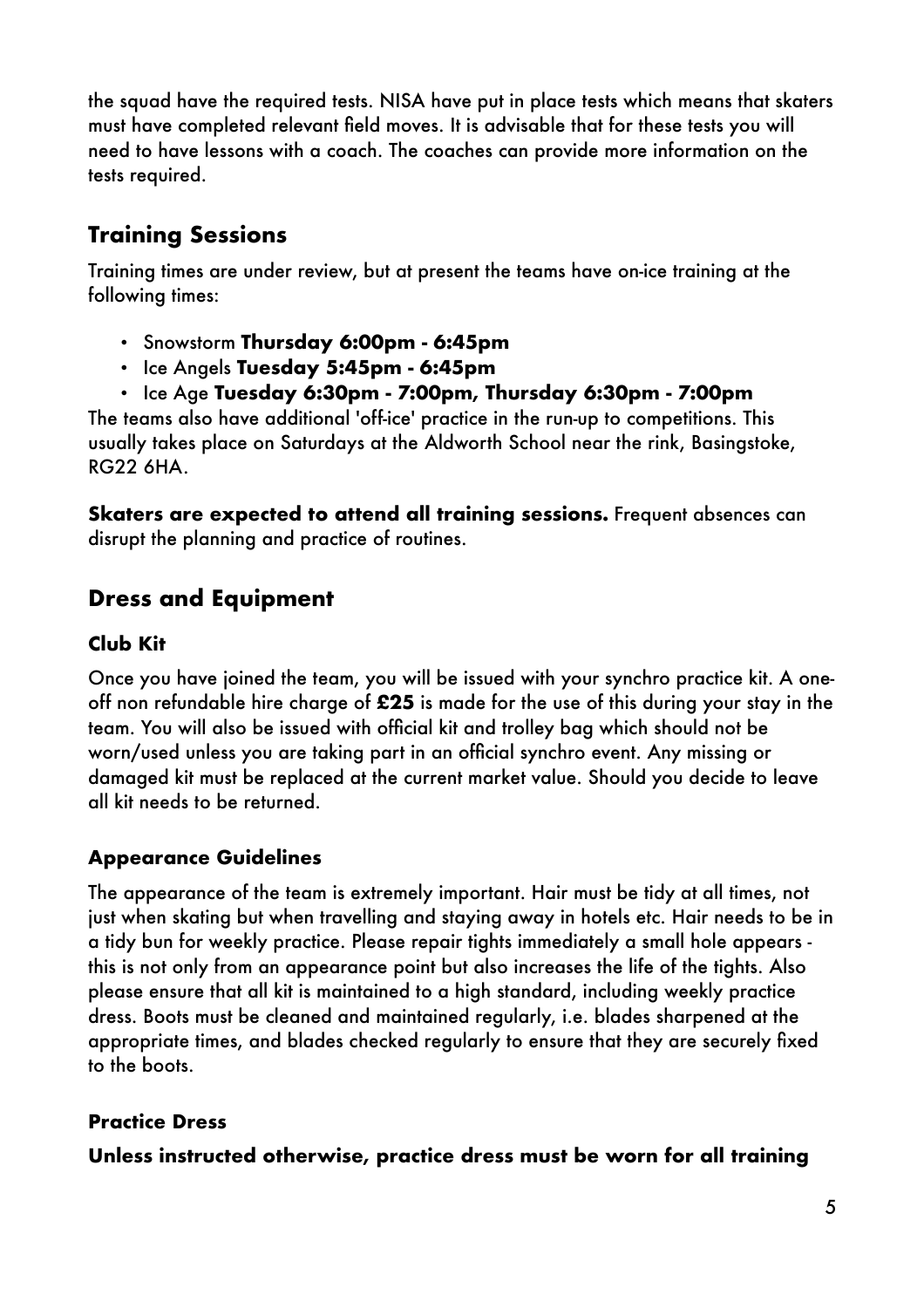#### **sessions.**

Ladies must wear their hair in a bun, fringes back with team scrunchie and their own flesh-coloured skating tights. These should be in good condition and any large holes repaired.

Male skaters are expected to supply their own black trousers for the weekly practice sessions. The coaches will advise on the type of trousers that may be worn.

#### **Competition Dress**

Skaters travelling to or representing BSSC at competitions should wear BSSC team joggers, sweatshirt, polo shirt and jacket. Your full practice kit should be available for competition practice sessions.

**Competition dress is supplied but you will be asked to buy your own competition tights if required.** Competition tights are purchased in bulk as it is important that all the skaters' legs look the same colour when competing – these will be supplied at a cost to yourself. Please make sure they are washed and mended at the end of each competition and not worn again until the next competition. At the end of the season they are yours to use as and when. The practice tights are supplied free of charge when you are required to wear your official practice dresses.

Male skaters' competition outfits will include trousers as part of the costume.

Your trolley bag should contain skates, practice dress and any other products required for the competition venue. Other clothes and overnight dress, toiletries etc should be carried in a separate case. This is not provided by the club.

# <span id="page-6-0"></span>**Competitions**

All dates, events and durations of stay will be confirmed nearer the time, and overnight stays will depend on starting times of the competitions. Every effort is made to limit the expense of any competition we compete in. The following price examples are only guidelines for costing, and they may well be more than this on the day.

#### **Competing in the UK**

The cost of competing in the UK can vary and will depend on the distance travelled, the number of Basingstoke teams attending the event, whether accommodation is required, the meal requirements, coaching fees (dependant on the number of days), and competition entry fees, etc. We would suggest budgeting at least £150.00 per competition that requires no accommodation and at least £250 for a competition that requires one night's accommodation. We do as a club try to subsidise most trips to some degree. We also fund raise to go towards competitions.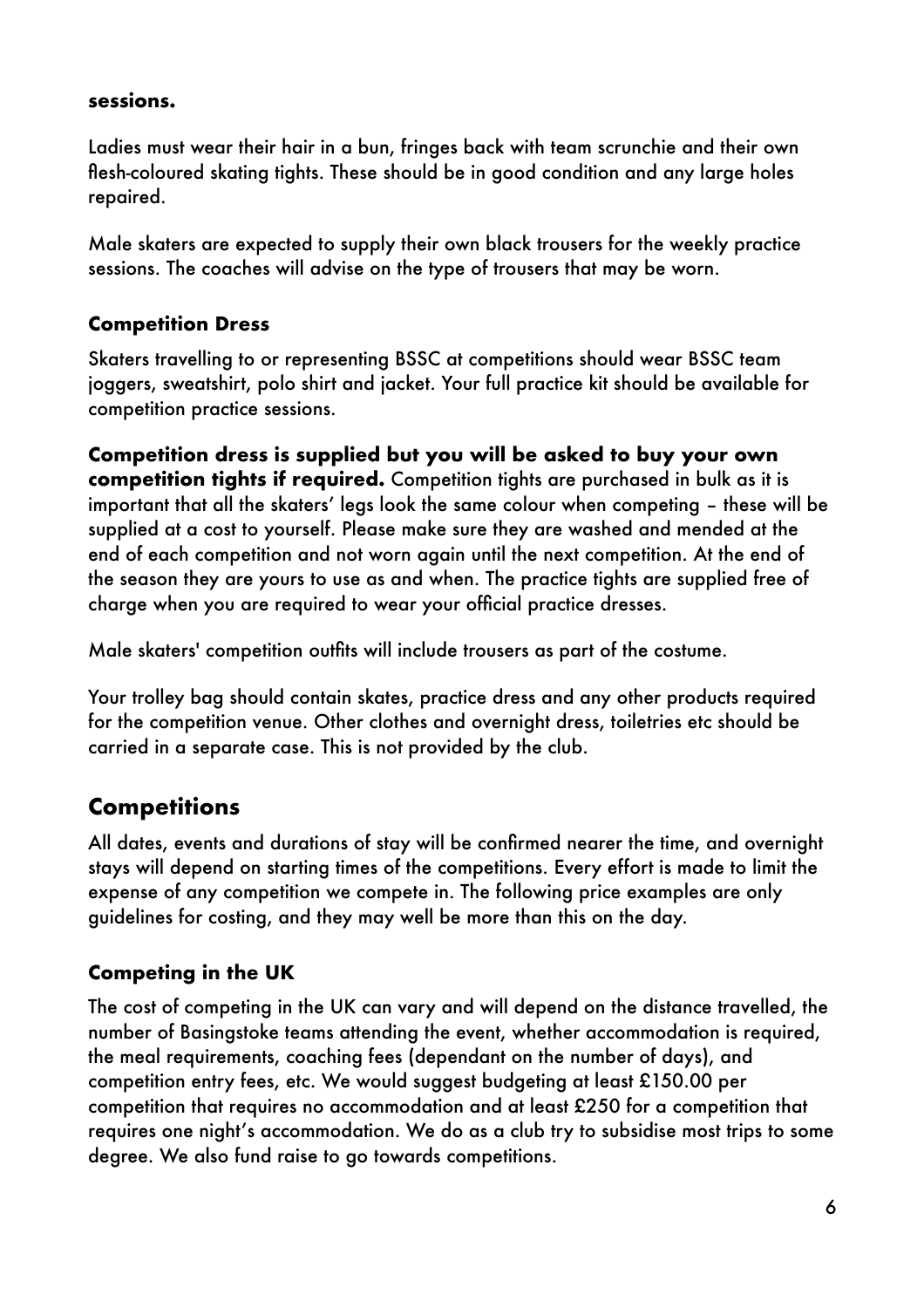#### **Competing Abroad**

Costs can vary greatly depending on the transport used, the duration of the stay, and the country we visit. A suggested guide for these competitions would be an average £400 per trip for a European Competition.

Passports/Visas must be organised by the skater/parent/guardian prior to travelling abroad and must have a minimum 6 months left before expiry after the return date. Also all skaters must have their E111 card.

#### **Dressers**

Dressers travel with the squad to competitions. In addition to maintaining and repairing the competition outfits, washing the dresses and official practice tights after competitions, allocating dresses to team members, they assist the teams with their hair and outfits for the competitions, deal with immediate problems, first aid and generally take care of the team when not on the ice. Dressers pay all their own expenses and receive the same subsidy as skaters. The teams are very appreciative of all their hard work and effort.

#### **Chaperones**

With so many skaters under the age of 16, it is important that we have chaperones travelling with the teams when competing or taking part in training camps. Each chaperone will be allocated a small group of skaters to look after whilst travelling and staying away in a hotel/hostel. They will also look after any skaters who may be taken ill whilst away - this can mean that they maybe unable to watch their own child skate in a competition. Again chaperones pay all their own expenses, and the team are very appreciative of their hard work and effort.

### <span id="page-7-0"></span>**Medical and General Information**

Every member of the Squad, dressers and chaperones are asked to complete a medical questionnaire when joining the club and before each competition. These help the coaches and other club officials deal appropriately with any incidents of injury or illness. You should also make the coaches aware of any specific injury or illness that may affect your ability to skate safely for a particular practice or competition.

Completed medical forms will be carried by the Team Manager and availale to the dressers and chaperones when accompanying the skaters on trips.

#### **Without an up-to-date form, you may not be allowed to travel and compete in competitions.**

The medical form can be downloaded from the 'Documents and Forms' section of this site.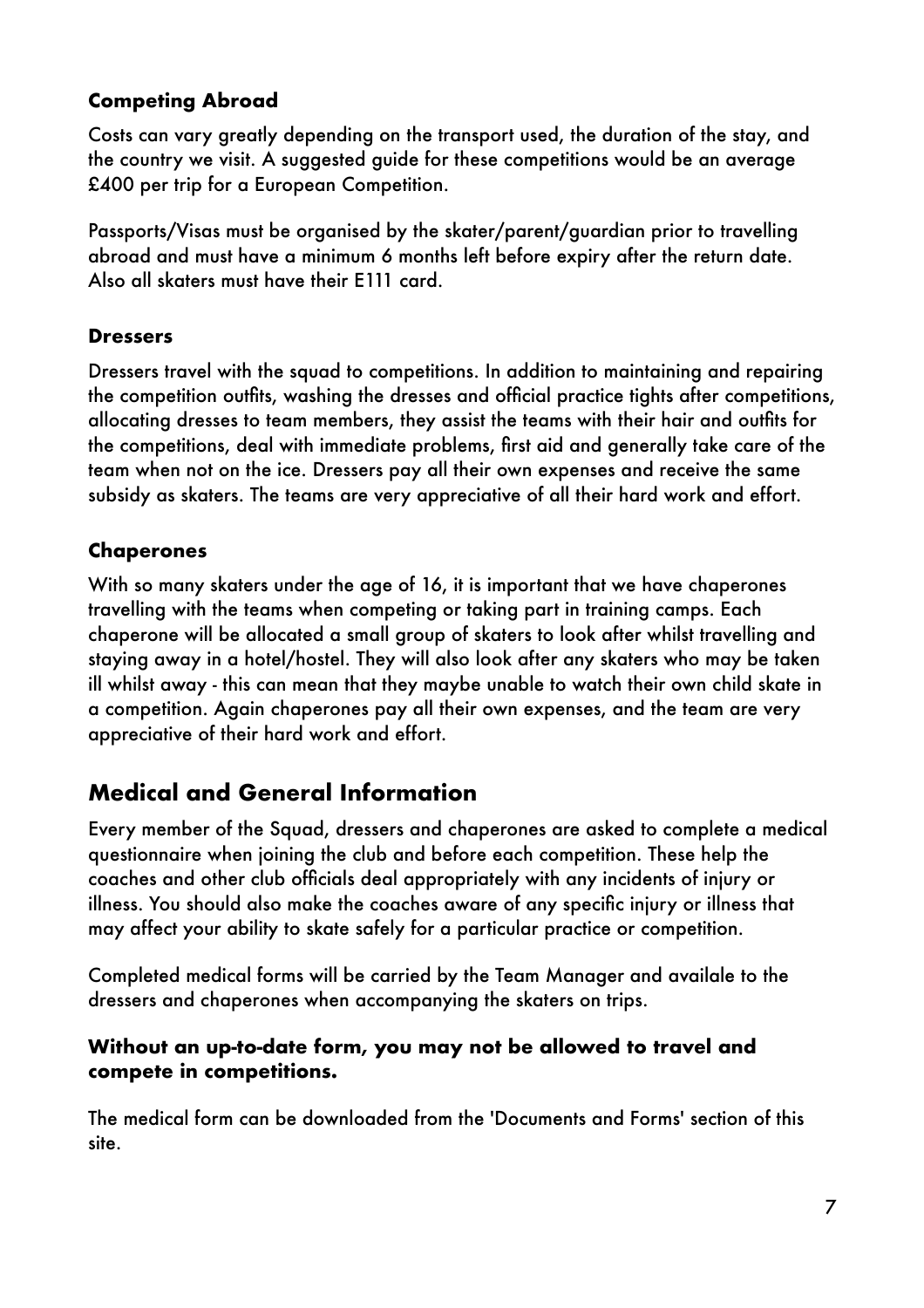# <span id="page-8-0"></span>**Fundraising**

In order to keep the cost of synchronised skating as low as possible, BSSC actively fundraises. During the last few years we have been fairly successful in making money from fund raising events, and obtaining sponsorship etc. The fund raising is then shared equally between those that have taken part in that particular event by putting it towards their competition costs or put into the fund raising account for new kit.

We ask all members to approach their schools, colleges, universities or places of work to try and obtain any contributions/donations which can then go towards competition costs, new kit etc for the teams.

The club fundraising officer can help with any potential sponsorship or fundraising opportunity. They can be contacted at [fundraising@basingstokesynchro.org.uk.](mailto:fundraising@basingstokesynchro.org.uk)

# <span id="page-8-1"></span>**Data Protection**

As a volunteer organisation Basingstoke Synchronised Skating Club is exempt from registration with the Information Commissioner's Office as long as it continues to meet the following criteria:

- BSSC remains a not-for-profit organisation, or any profit or surplus is not used to enrich others,
- only processes information necessary to establish or maintain membership or support,
- only processes information necessary to provide or administer activities for people who are members of the organisation or have regular contact with it,
- only shares the information with people and organisations necessary to carry out the organisation's activities, unless an individual has given explicit permission to share their information more widely,
- only keep the information while the individual is a member or supporter or as long as necessary for member/supporter administration.

Irrespective of this exemption, staff, volunteers, parents and skaters of Basingstoke Synchronised Skating Club should:

- keep personal data in a secure environment, minimising the risk of its loss or misuse,
- transfer data using encryption and secure password protected devices,
- be aware that email communications are not secure and can be monitored.

Users must immediately report, to the nominated person, the receipt of any email that makes them feel uncomfortable, is offensive, threatening or bullying in nature and must not respond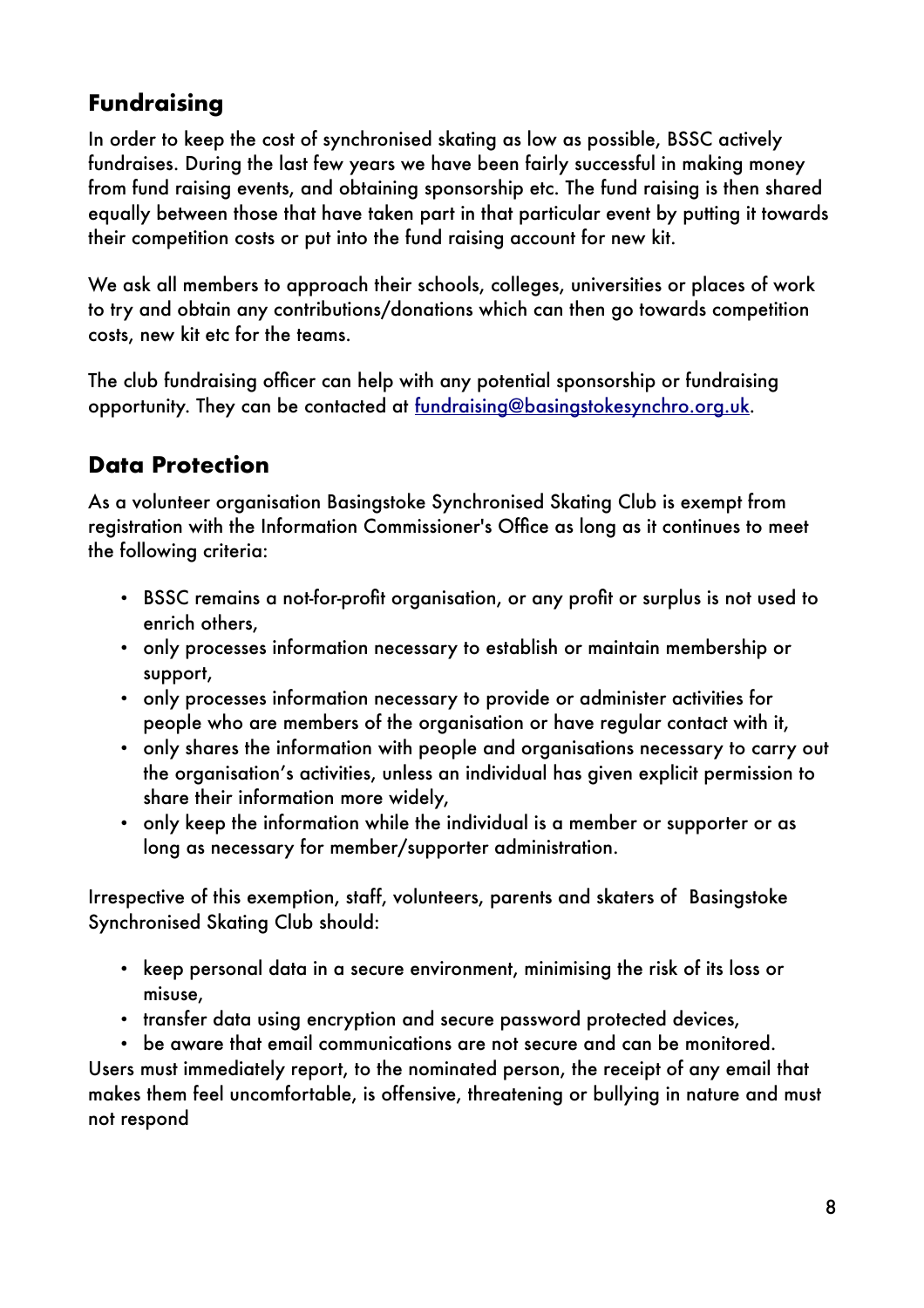# <span id="page-9-0"></span>**Coaches and Club Officials**

#### **Fiona Harris Head Coach**

Fiona Harris has been part of Basingstoke Synchronised Skating since it began over 25 years ago, firstly as a skater then assistant coach before taking over has head coach 10 years ago. At Basingstoke we have had National Champions in Novice, Junior, Senior and mixed age categories and have attended many international competitions as well as several Junior and Senior World Synchronised Skating Championships.

#### **Nadia Smith** Coach

Nadia has been with Basingstoke as a member of the squad for many years and has now achieved her coaching qualification

#### **Imogen Martin** Trainee Coach

Imogen skated for Basingstoke and has now started her coaching qualifications.

#### **June Piper** Team Manager

June has been involved with synchro for about 15 years and has been Team Manager for over five years.

June helps organise the competitions, galas, and other team events. She also acts as a chaperone and the the point-of-contact for parents when away at competitions.

June also takes day-to-day responsbility for collecting subscriptions, competition fees and other club funds. She will usually be found on her 'perch' in the main rink changing area during team practices.

**Ailsa Wiggans** Parent Rep, Club Welfare Manager (CWO) & Fundraising

#### **Sharon Digweed Club Treasurer**

#### **Paul McNeil** Parent Rep, Web Admin and Media

Paul's daughter has skated for Basingstoke since 2011. Paul manages the club website and also produces promotional material for events and competitions, including club photography. He is a software engineer who cycles a lot and skates a little.

#### **Chris Fenlon** Team Representative, BISC Chairman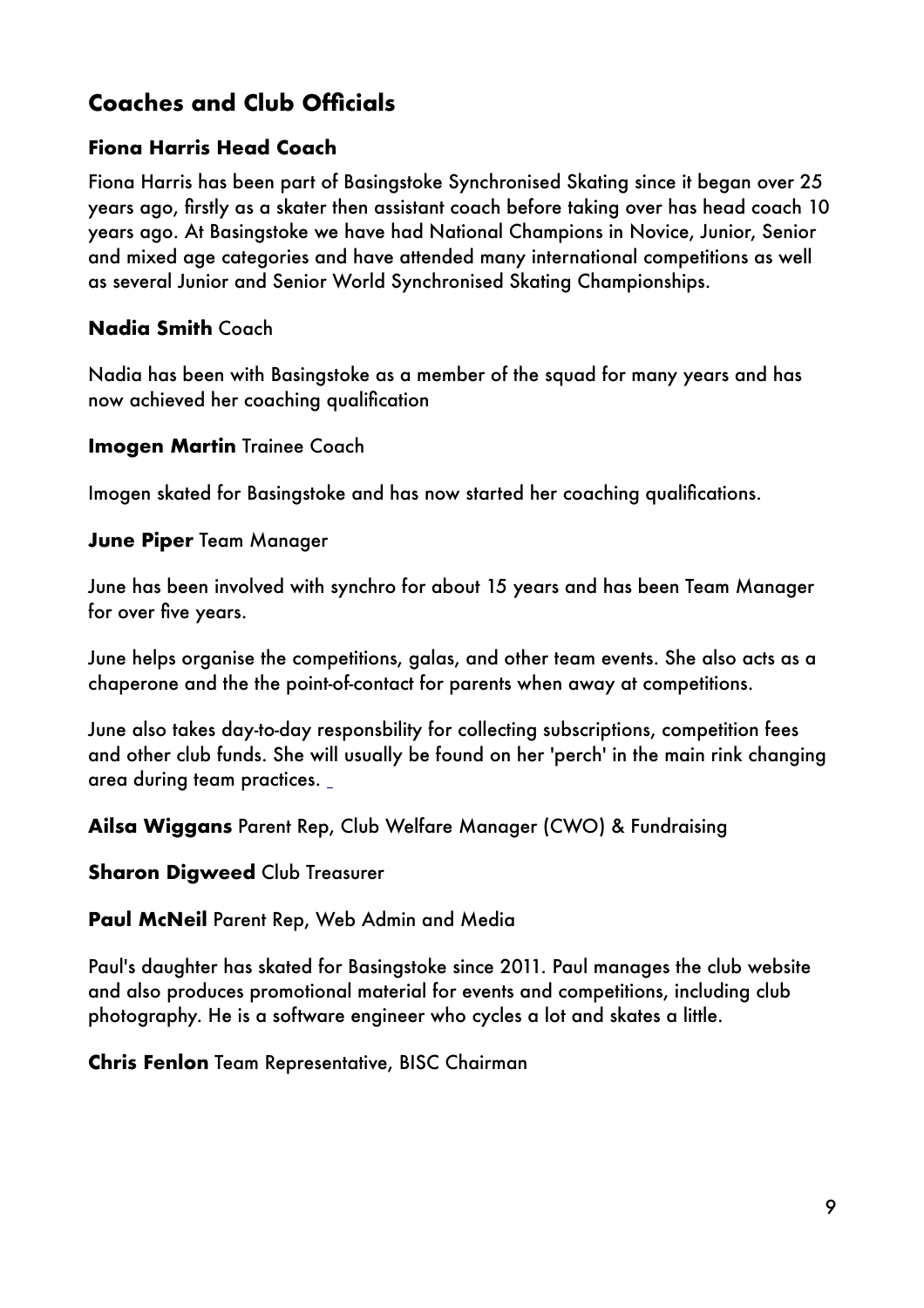# <span id="page-10-0"></span>**Codes of Conduct**

## <span id="page-10-1"></span>**Ice Skaters**

The Club is fully committed to safeguarding and promoting the wellbeing of all its members. The club believes that it is important that members, coaches, administrators and parents associated with the club should at all times show respect and understanding for the safety and welfare of others. Therefore, members are encouraged to be open at all times and to share any concerns or complaints that they may have about any aspect of the club with the Club Welfare Officer.

Sports clubs should offer a positive experience for children and young people and where they can learn new things in a safe and positive environment.

As a member of The Club you are expected to abide by the following code of practice:

Members are expected to:

- Be loyal and give their friends a second chance.
- Be friendly and particularly welcoming to new members.
- Be supportive and committed to other team members, offer comfort when required.
- Keep yourself safe.
- Report inappropriate behaviour or risky situations for youth members.
- Be fair and be trustworthy
- Respect coaches, judges and accept decisions.
- Show appropriate loyalty and be gracious in defeat.
- Respect opponents.
- Not cheat or be violent and aggressive.
- Make your club a fun place to be.
- Keep within the defined boundary of the coaching area.
- Behave and listen to all instructions from the coach.
- Show respect to other children and young people and show team spirit.
- Take care of equipment owned by the club.
- Respect the rights, dignity and worth of all participants regardless of age, gender, ability, race, cultural background or religious beliefs or sexual identity.
- Refrain from the use of bad language or racial/sectarian references. This includes bullying using social media or texting.
- Not get involved in inappropriate peer pressure and push others into something they do not want to do
- Keep to agreed timings for training and competitions or inform their coach if they are going to be late.
- Wear suitable clothing and footwear
- Pay any fees for training or events promptly.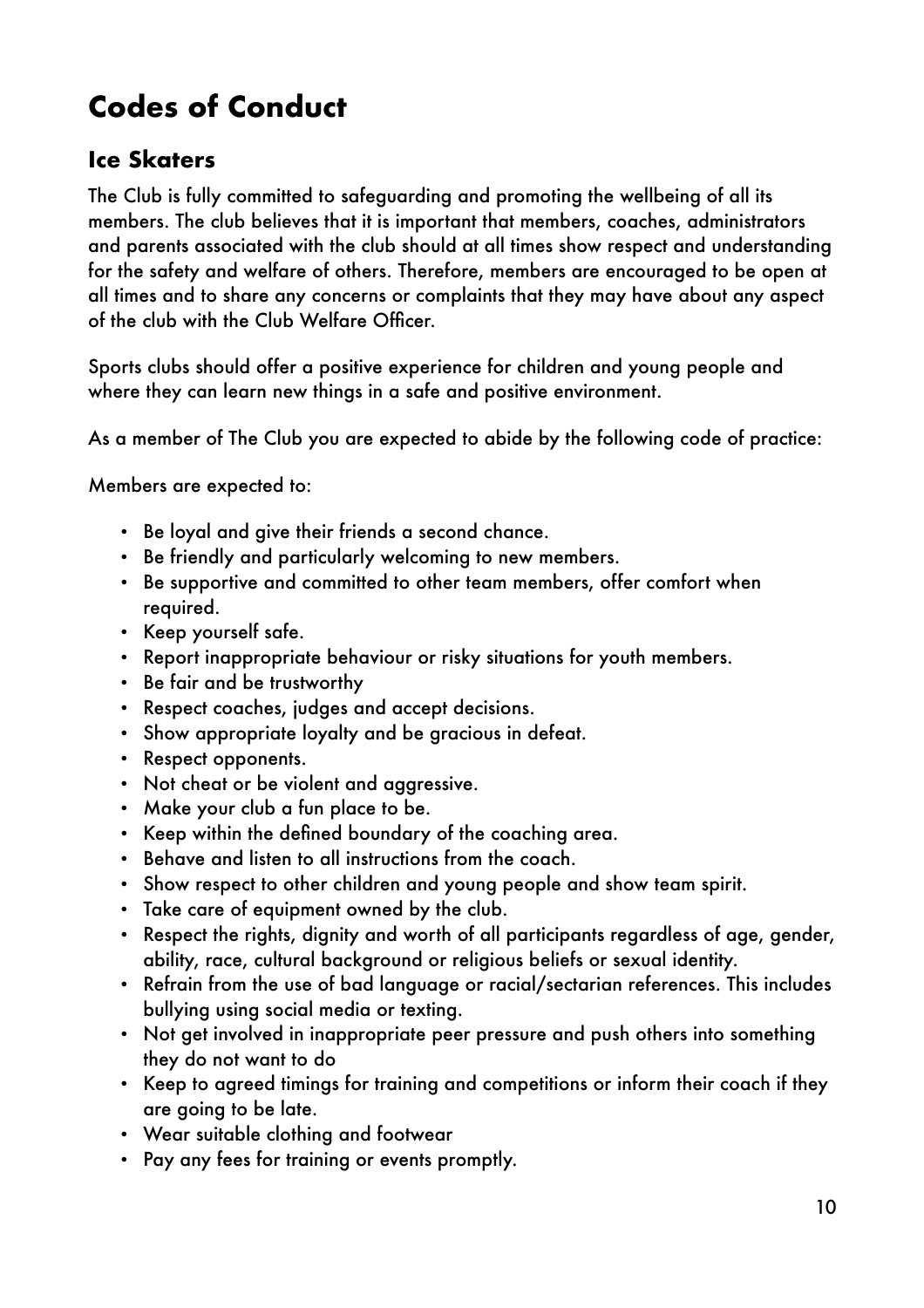- Not smoke on club premises or whilst representing the club at competitions.
- Not consume alcohol or drugs of any kind on the club premises or whilst representing the club.

Members have the right to:

- Be safe and happy in their chosen activity
- Be listened to
- Be respected and treated fairly
- Privacy
- Enjoy your sport in a protective environment
- Be referred to professional help if needed
- Be protected from abuse by other member or outside sources
- Participate on an equal basis, appropriate to their ability
- Experience competition and the desire to win
- Be believed
- Ask for help
- Have any concerns taken seriously and acted upon

Any minor misdemeanours and general misbehaviour will be addressed by the coach and reported verbally to the designated person. More serious or persistent misbehaviour may result in disciplinary action and potentially dismissal from the club/sport. Parents will be informed at all stages.

Disciplinary action can be appealed to the coach with final decisions taken by the club committee or referred to NISA depending on the disciplinary procedures within the sport.

#### <span id="page-11-0"></span>**Parents and Carers**

Parents and Carers play an essential part in a child's enjoyment of sports.

To help your child have a positive experience remember to:

- Focus on what your child wants to get out of sport
- Be the best role model you can be
- Help your child achieve their potential
- Be respectful of other children and coaches
- Communicate with the coach and Club

As parents and carers, you are expected to:

- Positively reinforce your child and show an interest in their chosen activity
- Do not place your child under pressure or push them into activities they do not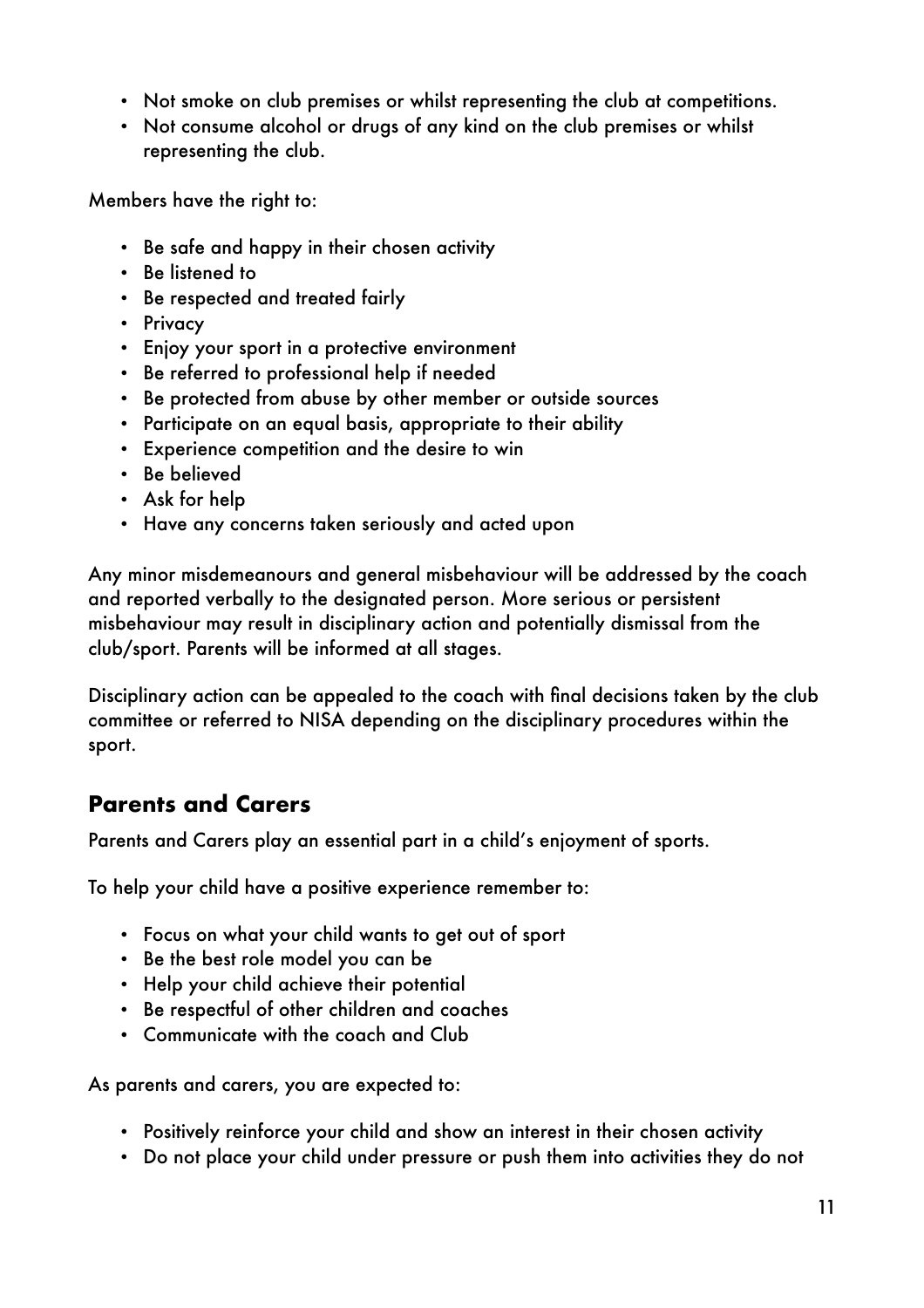want to do

- Complete and return the Registration, Medical and Consent Form pertaining to your child's participation with the Club
- Be responsible for ensuring your child arrives and is collected punctually before and after sessions/competitions/events
- Ensure your child has appropriate kit and clothing. Any child not in possession of the fundamental requirements will not be permitted to participate
- Detail any relevant medical concerns or conditions pertaining to their child on the registration/consent form. Any changes in the state of the child's health should be reported to the coach or Club staff prior to the activity
- To inform the coach prior to the activity starting if your child is to be collected early
- Encourage your child to play by the rules, and teach them that they can only do their best
- Ensure that your child understands their code of conduct
- Behave responsibly whilst spectating; do not embarrass your child
- Show appreciation and support the coach
- Be realistic and supportive
- Ensure your child has appropriate showering equipment, plus adequate food and drink when necessary
- Accept the decisions of coaches, judges and other officials
- Promote your child's participation in participating for the love and fun of the sport

As a parents/carer you have the right to:

- Be assured that your child is safeguarded during their participation in sport
- Be informed of problems or concerns relating to your children
- Be informed if your child is injured
- Have your consent sought for participation in event, trips and competition
- Have your consent sought for participation in film or photography
- Contribute to decisions within the Club
- Have any concerns about any aspect of your child's welfare listened to responded to

Any breaches of this code of conduct will be dealt with immediately by a Designated Person. Persistent concerns or breaches may result in you being asked not to attend games if your attendance is considered detrimental to the welfare of young participants.

# <span id="page-12-0"></span>**Coaches, Club Officials and Volunteers**

Coaches and volunteers involved in sport for children and young people have a great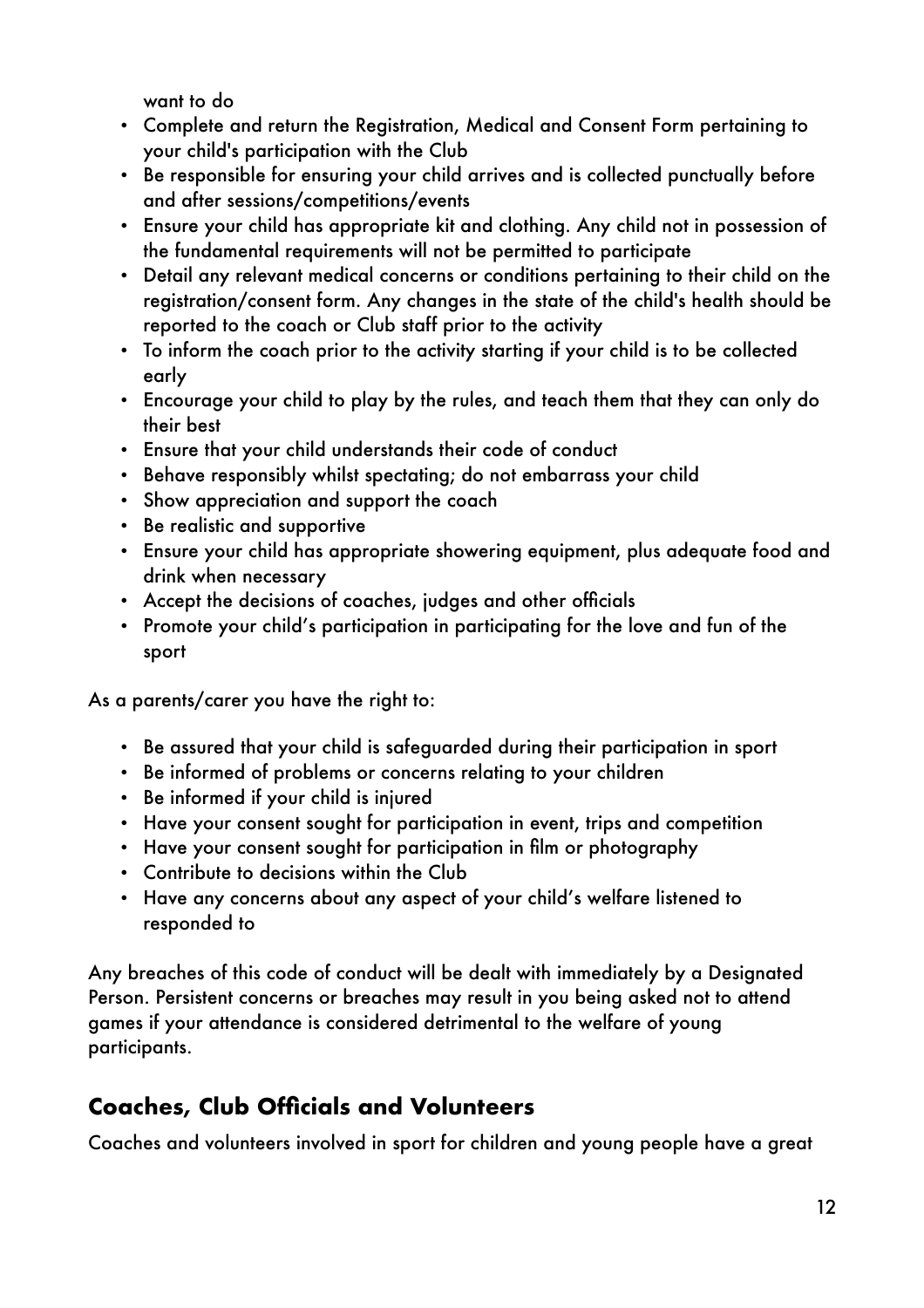opportunity to be a positive role model and help build an individual's confidence.

Staff and volunteers are expected to:

- Ensure the safety of all children by providing effective supervision, proper preplanning of coaching sessions, using safe methods at all times
- Consider the wellbeing and safety of children before the development of performance
- Encourage children to accept responsibility for their own performance and behaviour
- Treat all children and young people fairly and ensure they feel valued. Have no **favourites**
- Encourage all children not to discriminate on the grounds of religious beliefs, race, gender, social classes or lack of ability
- Not allow any rough or dangerous play, bullying, or the use of bad language or inappropriate behaviour
- Appreciate the efforts of all young people and do not push individuals unnecessarily. Never exert undue influence over performers to obtain personal benefit or reward
- Always be positive, approachable and offer praise to promote the objectives of the Club
- Not let any allegations of abuse of any kind or poor practice to go unchallenged or unrecorded. Incidents and accidents to be recorded in the line with the Club's procedures. Parents must be informed
- Never use sanctions that humiliate or harm young people.
- Report accidents or incidents of alleged abuse or poor practice to the designated person
- Administer minor first aid in the presence of others and where required refer more serious incidents to the Club "first aider"
- Have access to telephone for immediate contact to emergency services if required
- Foster team work to ensure the safety of youth members in their care
- Ensure the rights and responsibilities of youth members are enforced
- Establish and address the additional needs of disabled children or other vulnerable groups
- Not abuse members physically, emotionally or sexually
- Not engage in a sexual relationship with a young person for whom they are responsible
- Maintain confidentiality about personal or sensitive information
- Respect and listen to the opinions of young people
- Take time to explain coaching techniques to ensure they are clearly understood
- Develop an appropriate working relationship with participants, based on mutual trust and respect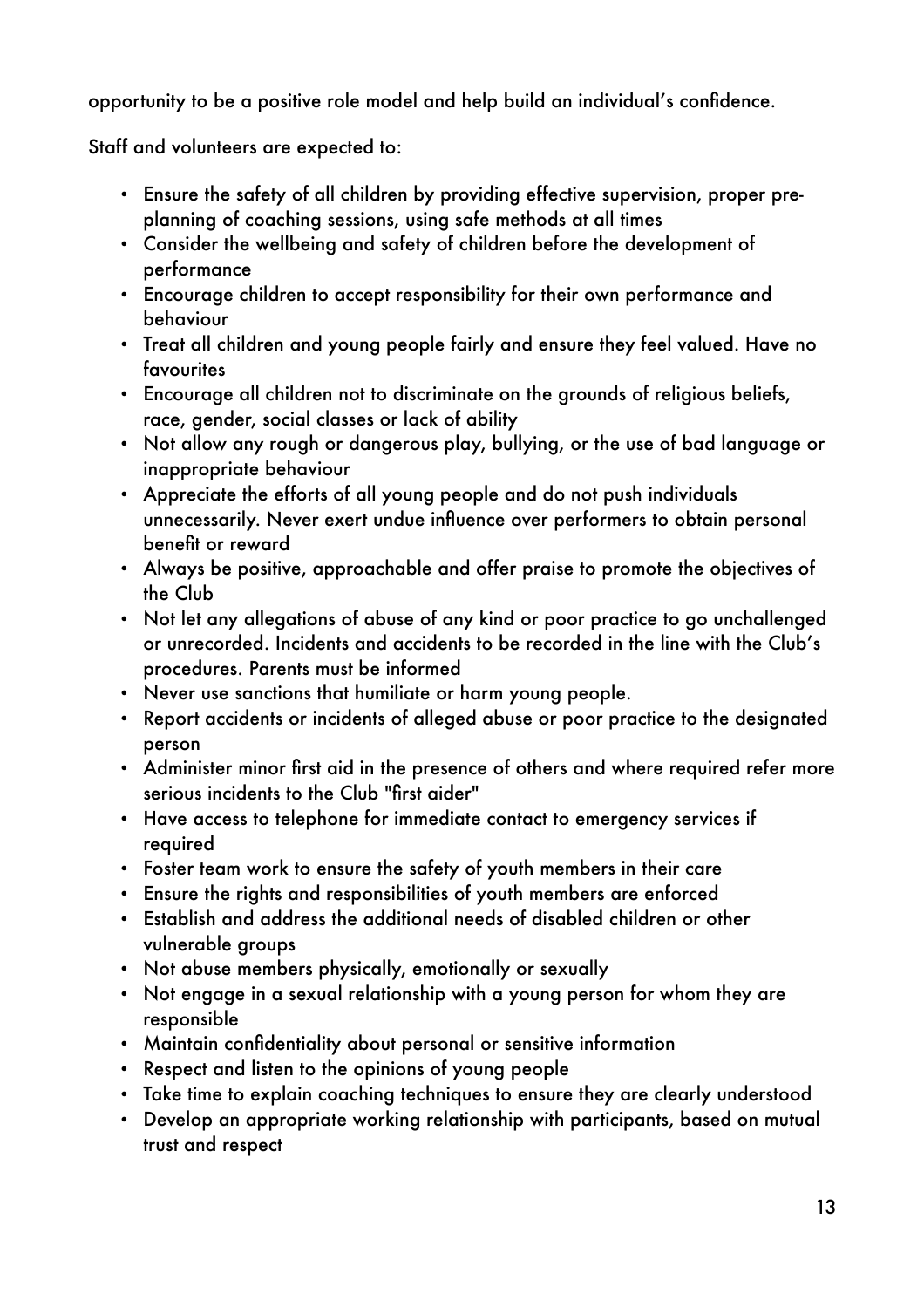- Be a role model, displaying consistently high standard of behaviour and appearance (disciplined/committed/time keeping), remember children learn by example
- Refrain from smoking and consumption of alcohol during club activities or coaching sessions
- Never condone rule violations, rough play or the use of prohibited substances
- not spending excessive amounts of time alone with children unless in exceptional circumstances
- Never taking children to their home
- Not administering First Aid involving the removing of children's clothing unless in the presence of others
- Hold appropriate valid qualifications and insurance cover
- Make the sport/activity fun

Staff and volunteers have the right to:

- Access on-going training and information on all aspects of leading/managing activities for youths, particularly on Safeguarding
- Support in the reporting suspected abuse or poor practice
- Access to professional support services
- Fair and equitable treatment by NISA and the Club
- Be protected from abuse by children/youths, other adult members and parents
- Not to be left vulnerable when working with children

Any minor misdemeanours and general misbehaviour will be dealt with immediately and reported verbally to the designated person. Serious or persistent breach of the code will result in disciplinary action and could lead to dismissal from the club/sport.

Dismissals can be appealed by the coach/volunteer with final decisions taken by the Club committee or referred to the governing body depending on the disciplinary procedures within the sport.

# <span id="page-14-0"></span>**Safeguarding**

# <span id="page-14-1"></span>**NISA Safeguarding Policy**

Sport can and does have a very powerful and positive influence on people – especially young people. Not only can it provide opportunities for enjoyment and achievement; it can also develop valuable qualities such as self-esteem, leadership and teamwork. These positive effects can only take place if sport is in the right hands, namely in the hands of those who prioritise the welfare of all children and young people and vulnerable adults and adopt practices that support, protect and empower them.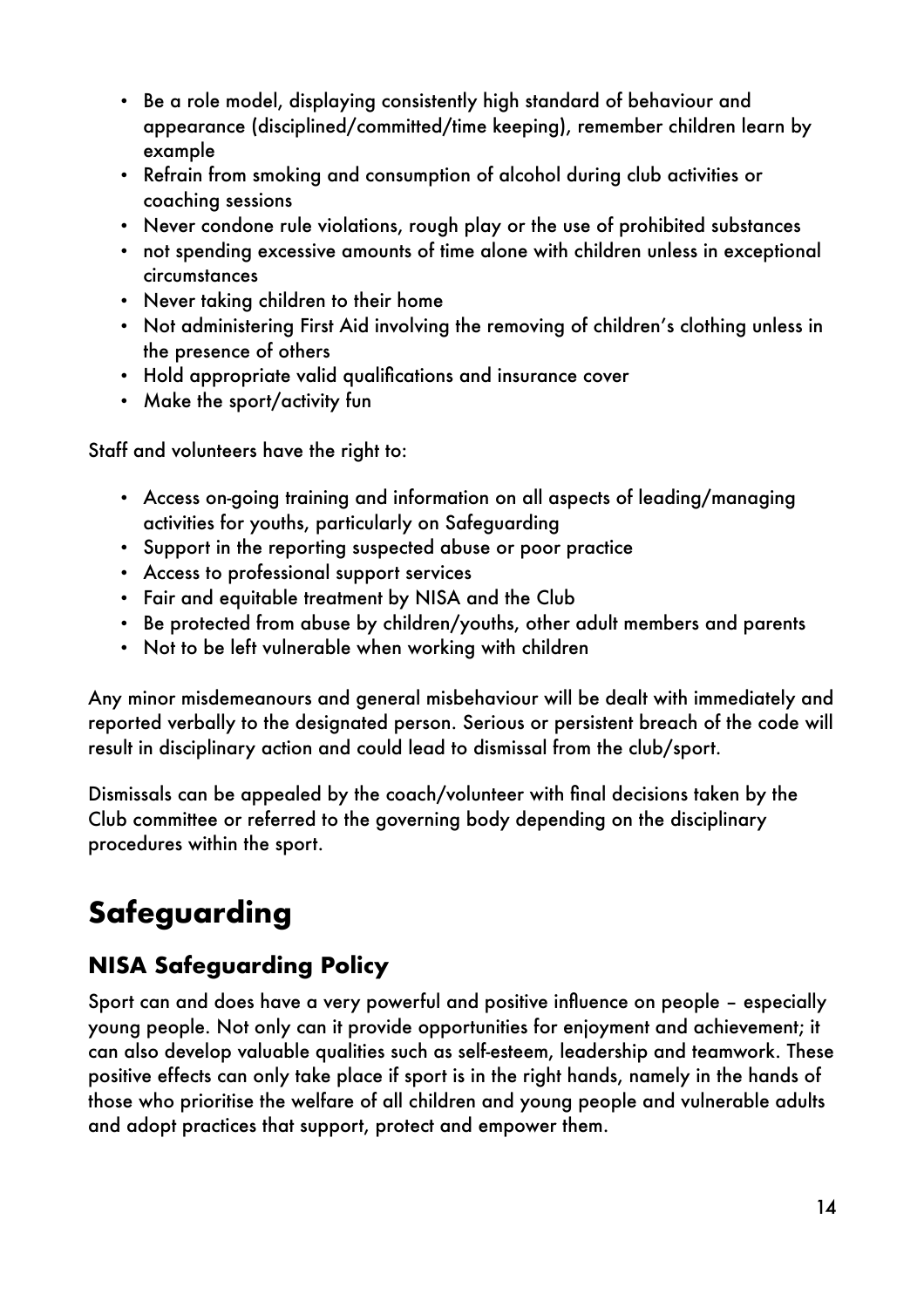NISA has a duty of care, based in law and guidance, in order to safeguard all skaters from abuse. We believe that every person has the right to feel safe and be protected from any situation or practice that could result in him or her being physically or psychologically harmed. It is essential that the people we work with do not feel threatened or abused by anything we say or do and this policy sets out the safeguards we have in place to protect them from abuse. It is also essential that they themselves are aware of the safeguards we have in place and to know where to go should they have concerns of this nature. Every person involved in ice skating has therefore a legal and moral responsibility to protect children and young people from abuse.

NISA is committed to safeguarding the well-being of the children and young people, vulnerable adults, parents, carers, coaches, staff and volunteers who are involved in the organisation. We recognise that children and young people have rights as individuals and should be valued, listened to and treated with respect. All children and vulnerable young people are at risk of abuse and we therefore aim to achieve excellent standards of safeguarding in all areas.. [http://iceskating.org.uk/is/assets/File/Safeguarding](http://iceskating.org.uk/is/assets/File/Safeguarding%2520and%2520protecting.pdf) [%20and%20protecting.pdf](http://iceskating.org.uk/is/assets/File/Safeguarding%2520and%2520protecting.pdf)

All NISA affiliates and members will:

- accept the moral and legal responsibility to implement procedures to provide a duty of care for young people and vulnerable adults, safeguard their wellbeing and protect them from harm;
- respect and promote the rights, wishes and feelings of young people and vulnerable adults
- recognise that some young people and vulnerable adults face additional barriers to getting help because of increased vulnerabilities which could include their ethnicity, gender, age, religion, disability, sexual orientation, social background or culture
- ensure they adopt best practice to safeguard and protect young people and vulnerable adults from abuse and to reduce the likelihood of allegations being made against themselves
- accept and abide by the Safeguarding Policy and Procedures and the NISA Code of Ethics and Conduct as well as all other policies, procedures and guidance respond appropriately to any complaints about poor practice or allegations of abuse.

We are committed to recruiting staff, coaches and volunteers safely, ensuring all the necessary checks are made. We recognise and promote that all staff, committee members and coaches in paid and voluntary positions have a duty to prevent the abuse of children and vulnerable adults and report any safeguarding concerns to the relevant person. NISA will share concerns with agencies that need to know, involving parents, carers / enablers, children and vulnerable adults appropriately. This document sets out the policy, case management processes and reporting procedures for all staff, coaches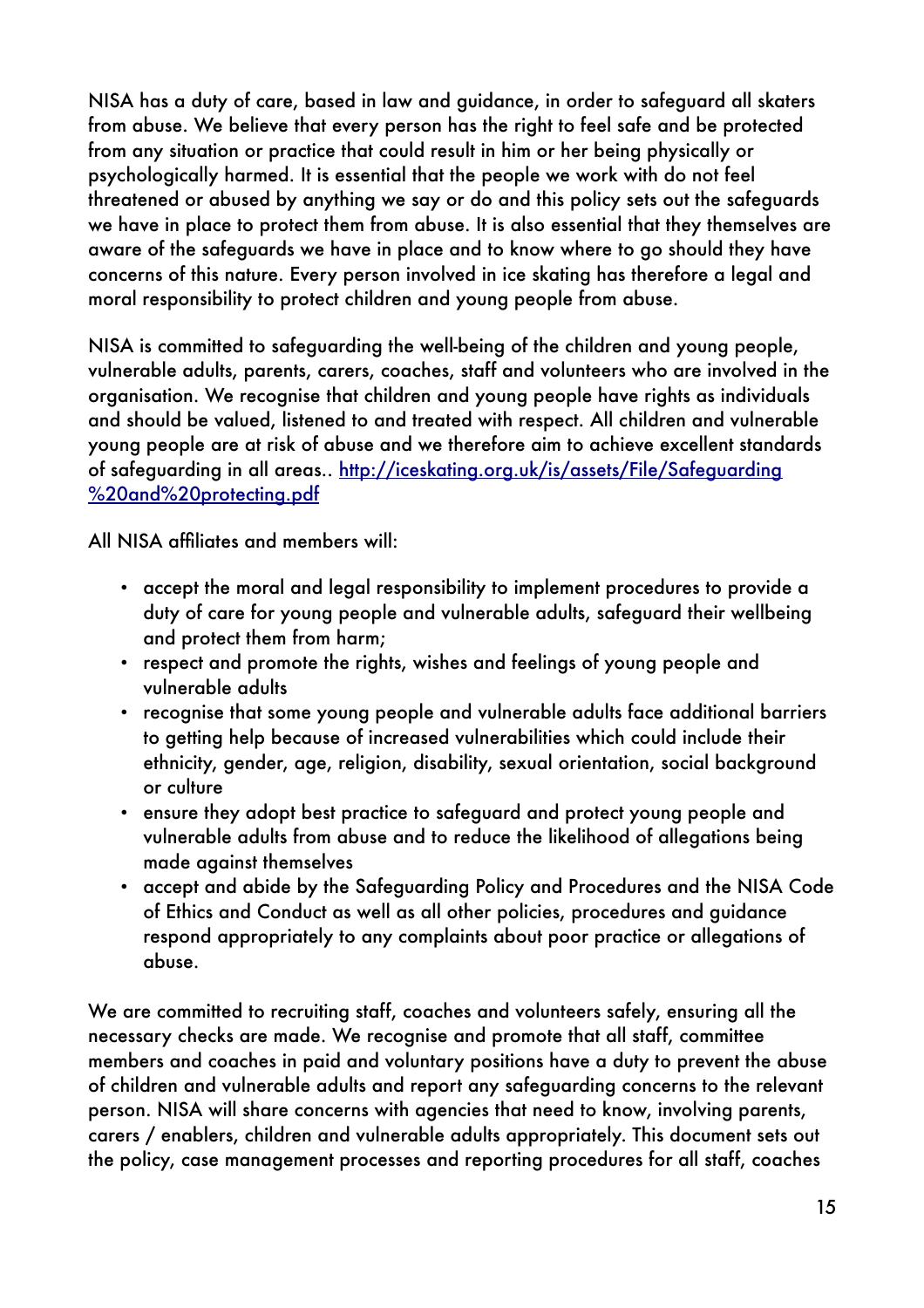or volunteers when engaged in skating activities with children and young people. Any complaint about the way that NISA has handled a particular safeguarding concern will be logged through our Complaints Policy and addressed by the relevant team.

#### **NISA Guidance on Welcoming and Safeguarding Children with a Disability**

NISA are committed to ensuring ice skating is open, and accessible, to all members of the community and they are supported to achieve their potential in any capacity whether as a skater, employee, volunteer, coach or official. This principle applies regardless of, age, race, disability, ability, gender, religion or belief, sexual orientation or background.

We aim to welcome as many people as possible into the sport - regardless of background - and ensures opportunities within the sport are open and accessible to all. Many children with disabilities or special needs can be welcomed into the sport with a sensible approach that involves talking with the child and his or her parents about what their abilities are and what they may need some assistance or different arrangement with. Children with disabilities are children first, and need to enjoy opportunities and experiences open to all children in a safe environment. NISA is committed to supporting disabled children to be fully involved in ice skating through the provision of a range of activities, training and supportive good practice guidance.

To help achieve this in ice skating we are committed to supporting ice club personnel including coaches, officials and other volunteers to ensure they are inclusive of, and safeguard, children with disabilities.

NISA is aware the most valuable resource within clubs are the staff and volunteers who appreciate the value of ice skating for disabled children and are supported to develop the confidence, will, and desire, to ensure they can become fully integrated members of the ice skating family.

In the first instance, the club should discuss the child's needs and abilities with the child and his or her parents/carers. For many children with a disability, parents and carers will be able to offer practical advice on adaptations or arrangements that can be made to enable their child to participate. It is good practice to agree a support plan with the parents and the child, and to review this regularly. The club welfare officer should be involved in this process. It may be necessary or useful to involve the child and the parent /carer in the plan itself, if this will help meet the child's needs and allow them to participate. Remember, many children may have hidden disabilities (or special needs) – such as an autistic spectrum disorder, or deafness, or another condition that is not obvious.

It is important during the registration process and/ or welcome meeting to offer the opportunity for parents to meet someone in private to discuss their child, if they would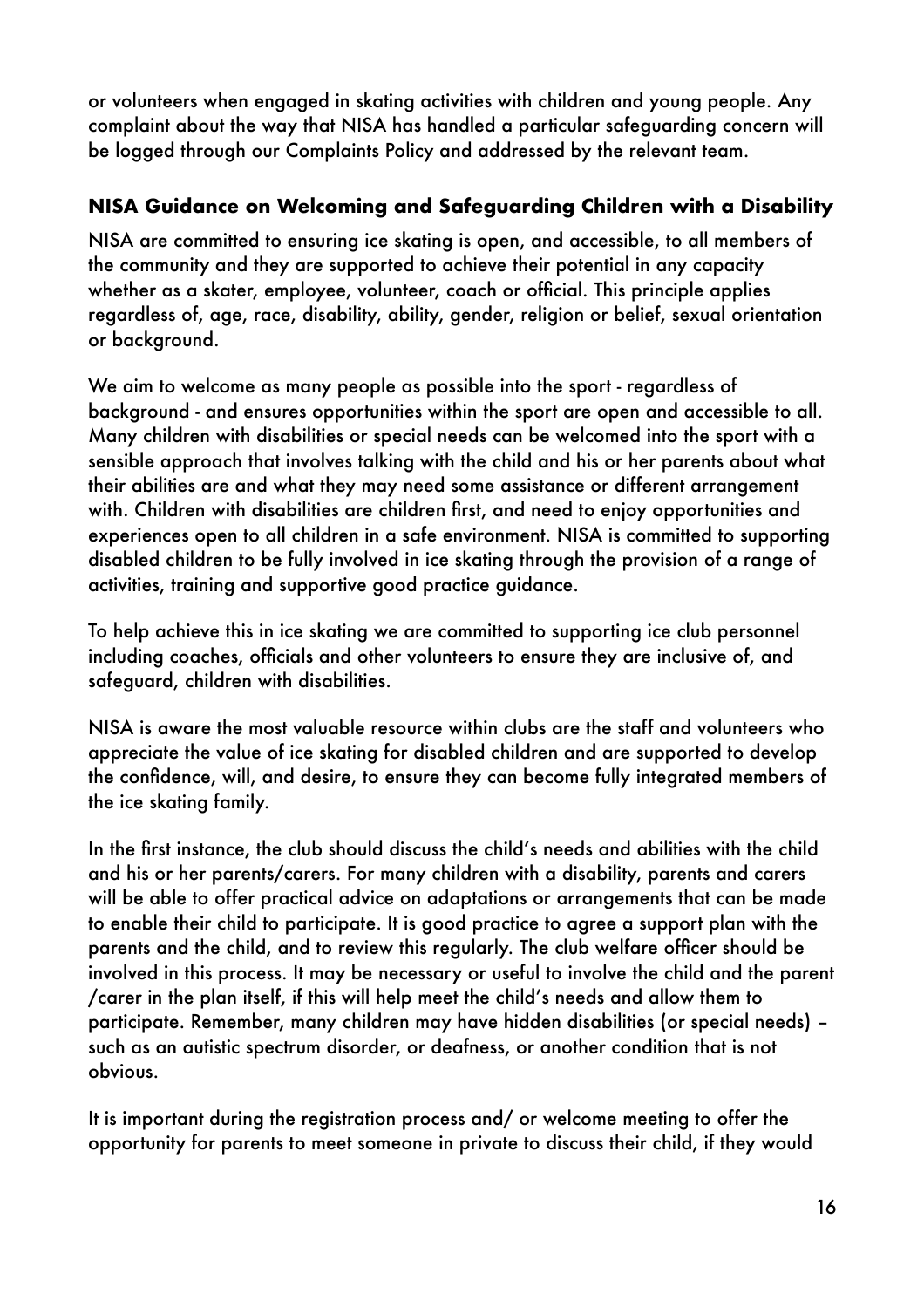like to do so. This forms part of our 'Welcoming' approach for all children, including those with disabilities. Children with disabilities have particular vulnerability to abuse and neglect – club personnel should be aware of these, see the NSPCC document ["Safeguarding and inclusion of deaf and disabled children and young people".](http://www.thecpsu.org.uk/resource-library/2013/safeguarding-deaf-and-disabled-children-and-young-people)

# <span id="page-17-0"></span>**BSSC Safeguarding Policy**

BSSC acknowledges the duty of care to safeguard and promote the welfare of children and is committed to ensuring safeguarding practice reflects statutory responsibilities, government guidance and complies with best practice and NISA requirements.

The policy recognises that the welfare and interests of children are paramount in all circumstances. It aims to ensure that regardless of age, gender, religion or beliefs, ethnicity, disability, sexual orientation or socio-economic background, all children;

As part of our safeguarding policy BSSC will:

- Ensure all Club coaches, helpers and officials working with young people should read and adhere to the NISA Safeguarding Children and Young People Policy. The Club will follow the guidance of the policy in the event of any concerns or allegations
- Promote and prioritise the safety and wellbeing of children and young people
- Ensure everyone understands their roles and responsibilities in respect of safeguarding and is provided with appropriate learning opportunities to recognise, identify and respond to signs of abuse, neglect and other safeguarding concerns relating to children and young people.
- Ensure appropriate action is taken in the event of incidents/concerns of abuse and support provided to the individual/s who raise or disclose the concern.
- Ensure that confidential, detailed and accurate records of all safeguarding concerns are maintained and securely stored
- Prevent the employment/deployment of unsuitable individuals
- The Club will ensure that anyone who meets the eligibly criteria for a Disclosure check will not be deployed until a satisfactory check has been returned
- Ensure robust safeguarding arrangements and procedures are in operation
- The Club will obtain written contact, and medical details of all club players which will be made known to coaches, where deemed appropriate and/or necessary
- The Club will identify a person whose role it is to deal with any issues concerning Child Protection and Harassment (Club Welfare Officer) and notify this person to all members. Anyone with concerns with respect to Child Abuse or Harassment should contact that person. If that person is unavailable they can contact the NISA Lead Safeguarding Officer
- The policy and procedures will be widely promoted and are mandatory for everyone involved in BSSC. Failure to comply with the policy and procedures will be addressed without delay and may ultimately result in dismissal/exclusion from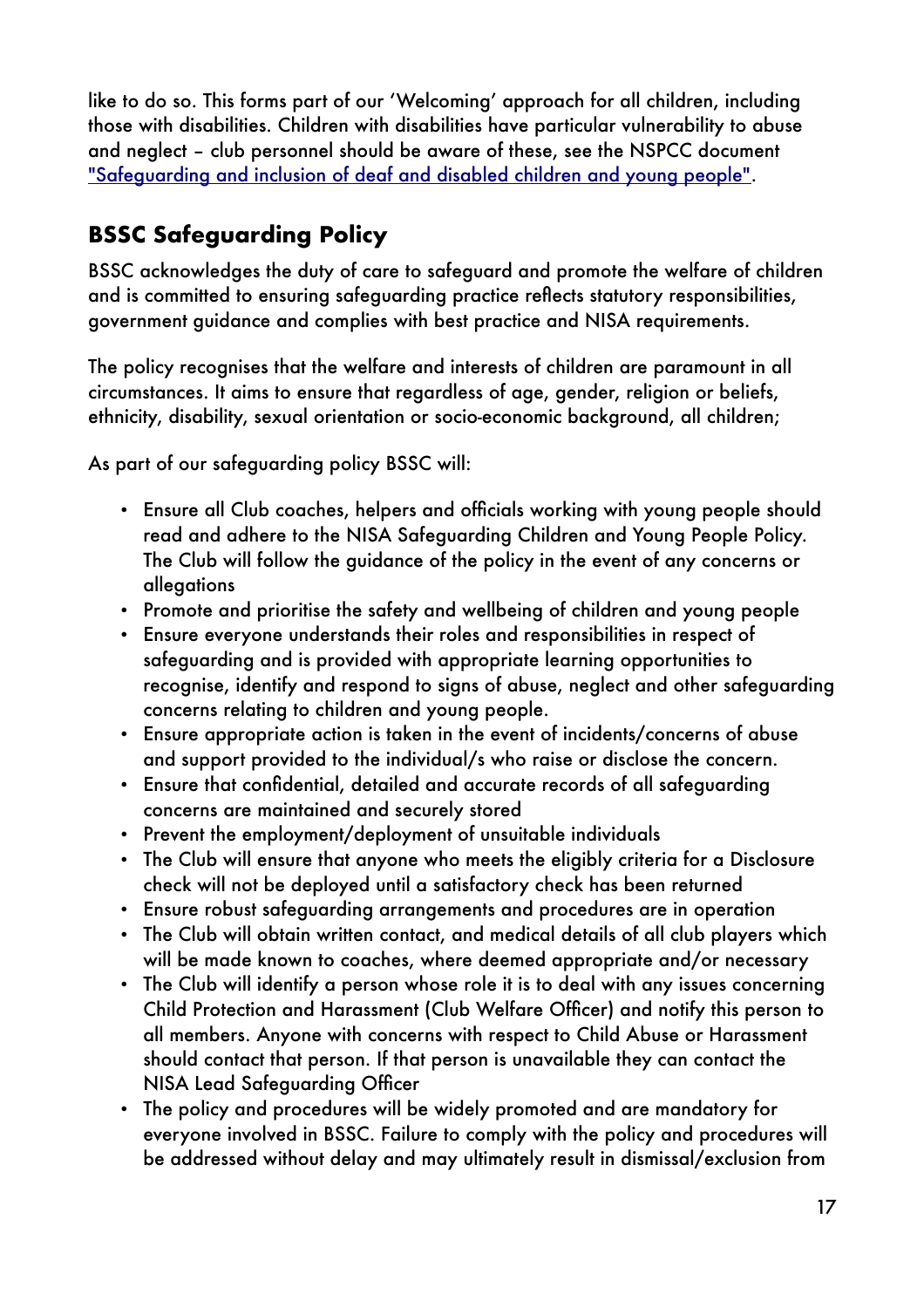the Club

# <span id="page-18-0"></span>**Safeguarding Roles & Responsibilities of the Club**

#### **Club Welfare Officer (CWO)**

The club Welfare Officer is the person appointed at club level and provides the essential point of contact for welfare within the club. The CWO is the person who has responsibility for receiving and acting upon concerns reported to them within the club setting.

The club Welfare Officer should be selected for their skills and knowledge, such as being able to handle safeguarding matters in an appropriate and confidential manner. They should be approachable for any concerns regarding safeguarding and be appropriately supported by other members of the club. The CWO will report concerns to the SLO and offer advise at a club level where safeguarding concerns have arisen. Along with the club committee and rink management, the Club Welfare Officer should ensure that the club is adopting and implementing the safeguarding policy. Clubs are advised to ideally have two Club Welfare Officers, with at least one not holding a coaching position or being related to a coach at the Club.

#### **NISA Safeguarding Lead Officer (SLO)**

Every sports organisation should designate a person to promote the welfare of children and vulnerable adults within the sport. The role includes liaising with the DBS recruitment process, co-ordinating the dissemination of relevant safeguarding policies, procedures and resources as well as supporting Club Welfare Officers in their roles. The SLO also provides support for the NISA board, as well as managing the administration of cases of poor practice/abuse within the sport and contribution to the Case management panel when cases arise. This includes being the central point of contact for enquiries such as from complainants, the LADO, Children's Social Care and/or the Police. The SLO is the NISA national lead for receiving and acting upon concerns of a safeguarding nature. This person will receive concerns about:

- unacceptable behaviour of a member of staff or volunteer towards a child
- unacceptable behaviour towards a child by someone within a club setting
- concerns of a serious or significant nature
- any concerns arising outside of a club situation, such as privately owned and run Ice rinks
- any concerns outside the scope of the CWO.

Further information can be found in the Safeguarding and Protecting Young People policy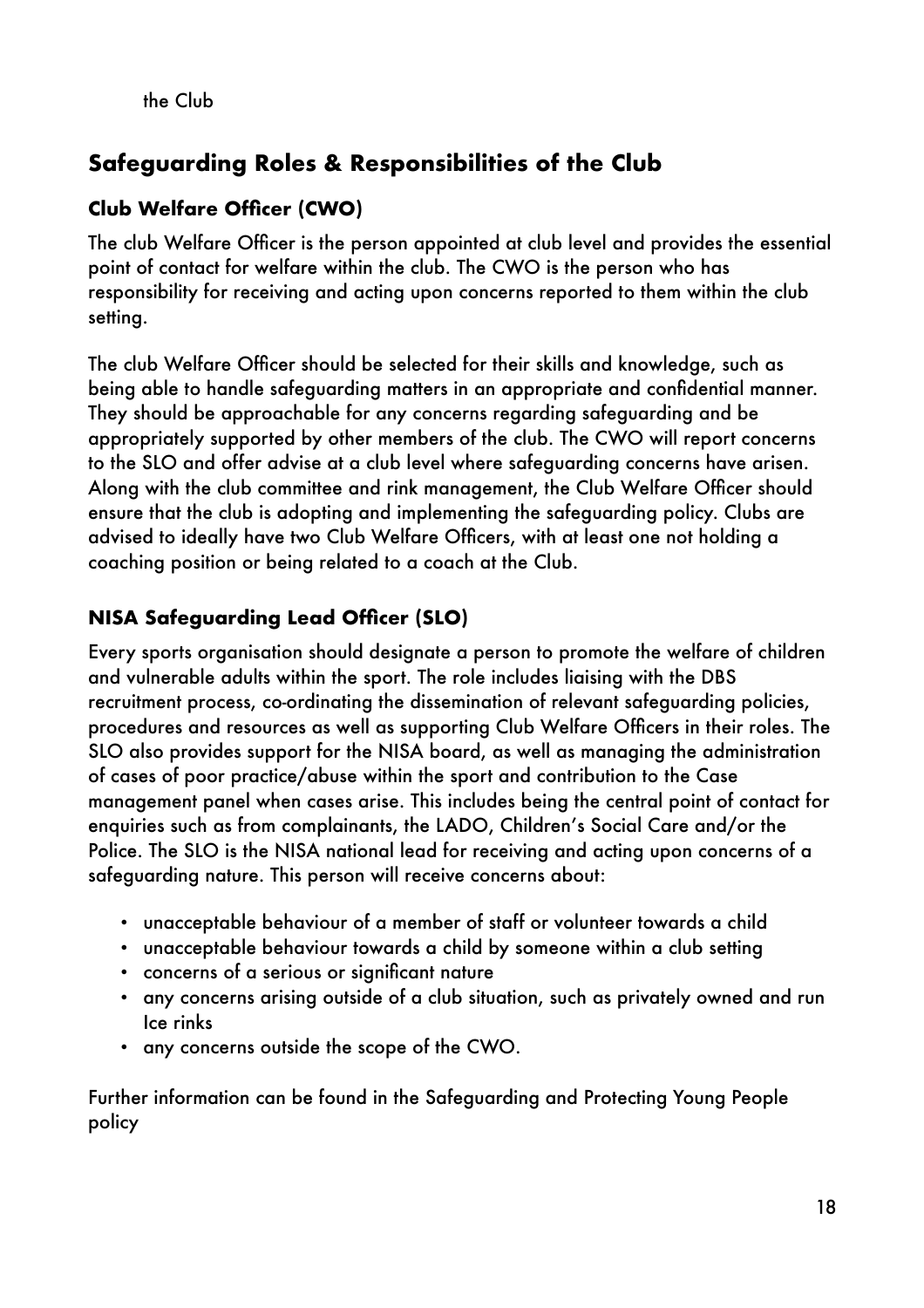### <span id="page-19-0"></span>**Internet and Social Media Policy**

The requirement to ensure that club members use the internet and related communications technologies appropriately and safely is addressed as part of the wider duty of care to which all coaches, club officials and members are bound. This policy applies to all members of the club, including club officers, skaters, coaches, volunteers, parents / carers and visitors.

The club will deal with such incidents within this policy and associated behaviour and anti-bullying policies and will, where known, inform parents / carers of incidents of inappropriate behaviour that take place.

Parents and carers play a crucial role in ensuring that their children understand the need to use the internet, social media and mobile devices in an appropriate way. The club will therefore take every opportunity to help parents understand these issues if needed.

#### **Electronic Communications**

Email, Websites, Blogs and Social Media (collectively referred to here as Electronic Communications or 'ECs') are important means of sharing information between BSSC coaches, officials, skaters and the outside world. However, the use of ECs carries with it some responsibilities.

Within the definition of ECs, we include:

- Email Accounts
- Websites
- SMS
- Blogs
- Online discussion forums
- Collaborative spaces
- Media sharing services e.g. Youtube
- 'Micro blogging' applications e.g. Twitter, Facebook

EC Messages can take the form of, for example:

- Texts
- Images, including photographs
- Web Pages
- Blog Entries
- Forum Posts
- Comments or Responses to online media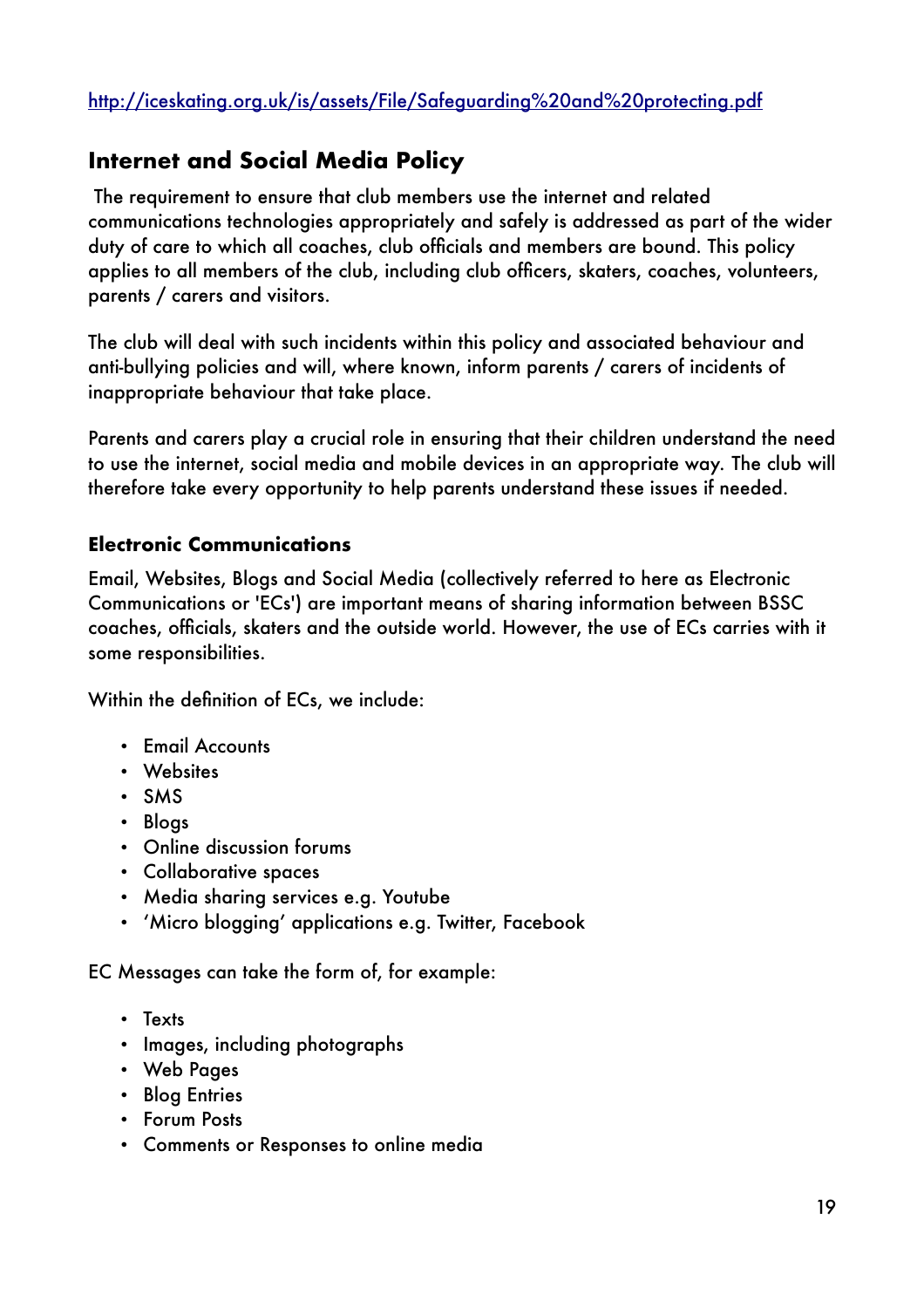• Tweets

Generally, no EC should be considered a confidential means of communication. Coaches,club officials, parents/guardians and skaters should bear in mind that communications can be very easily read by those for whom they were not intended and in particular recognise that they can be:

- intercepted by third parties (legally or otherwise),
- wrongly addressed,
- forwarded accidentally by initial recipients to third parties against your wishes,
- viewed accidentally on recipients' computer screens or mobile devices.

Sensitive personal data should not be communicated by EC unless the express permission of the subject has been obtained or unless adequate encryption facilities have been employed.

Coaches, club officials, parents and skaters must not include any aggressive, threatening, bullying or defamatory comments in any EC message. Messages are a form of publication and the laws relating to defamation apply. A comment made in jest can be misinterpreted by its recipient. In – for example - a case of harassment it is the effect of a communication which is considered and not the intention of the sender. See the bullying policy for more details.

Coaches, club officials, parents and skaters must never use a false identity in messages and must be aware that there is no guarantee that messages received were in fact sent by the purported sender. If, for any reason, a message is sent on behalf of someone else the sender must make that clear at the beginning of the message.

Club members must not present their personal views or opinions as representing the position of the BSSC unless authorised to do so in their role as an official of the club.

The laws of copyright apply to EC messages and attachments must be respected.

Documents attached to messages may contain information from which the history of a document's creation may be deduced. This data may identify those involved in generating or altering that item.

Putting personal information (and especially personal sensitive information) in an unencrypted EC message bears significant risk and is not an acceptable practice. Extra care must be taken when sending messages containing personal information to countries outside the European Economic Area, especially if those countries do not have equivalent levels of protection for personal data.

The law also imposes rules on the retention of personal data. Such data should be kept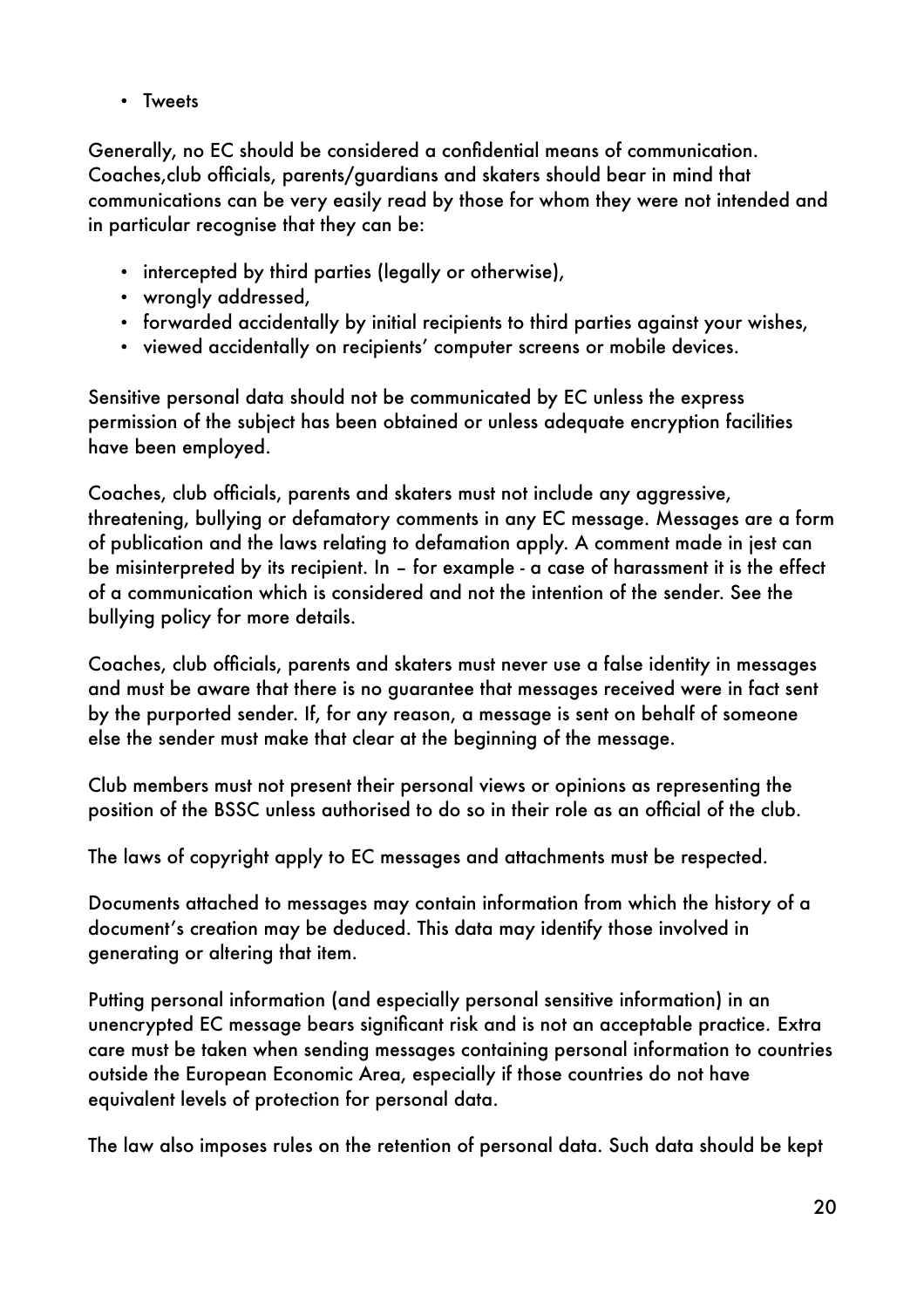only for as long as it is needed for the purpose for which it was collected.

# <span id="page-21-0"></span>**Photography and Filming Policy**

When using digital images, coaches, club officals and skaters should recognise the risks attached to publishing their own images on the internet e.g. on social networking sites.

Coaches are allowed to take and use images to support teaching aims, but must follow club policies concerning the sharing, distribution and publication of those images. Those images should only be taken on coaches' equipment.

Care should be taken when taking images that skaters are not participating in activities that put them at risk or bring the individuals or the club into disrepute.

Skaters must not take, use, share, publish or distribute images of others without their permission

Photographs and videos published on the website, or elsewhere that include skaters will be selected carefully and will comply with good practice guidance on the use of such images.

Young skaters should only be photgraphed in an appropriate environment under the supervision of a responsible adults. Photogaphy in a private unsupervised setting (i.e. skater's home) should be avoided.

Photography is not permitted in seggregated areas, for example changing rooms, or where there is a reasonable expectation of privacy.

Avoid taking photographs or videos of skaters in physical or emotional distress (for example, if injured after a fall or collision).

Many venues impose their own photography policy that is more restrictive than the policy outlined here. If you intend to photograph, video or stream images at a venue, you should obtain the necessary authorisation beforehand, ensure your equipment complies with any restrictions (i.e. no SLRs with removeable lenses) and respect any instructions from the venue staff.

A skater's full name (surnames) will not be used on the website or blog, particularly in association with photographs.

Written permission from parents or carers will be obtained before photographs of skaters are published on the club website.

A skater's work can only be published with the permission of the skater and parents or carers.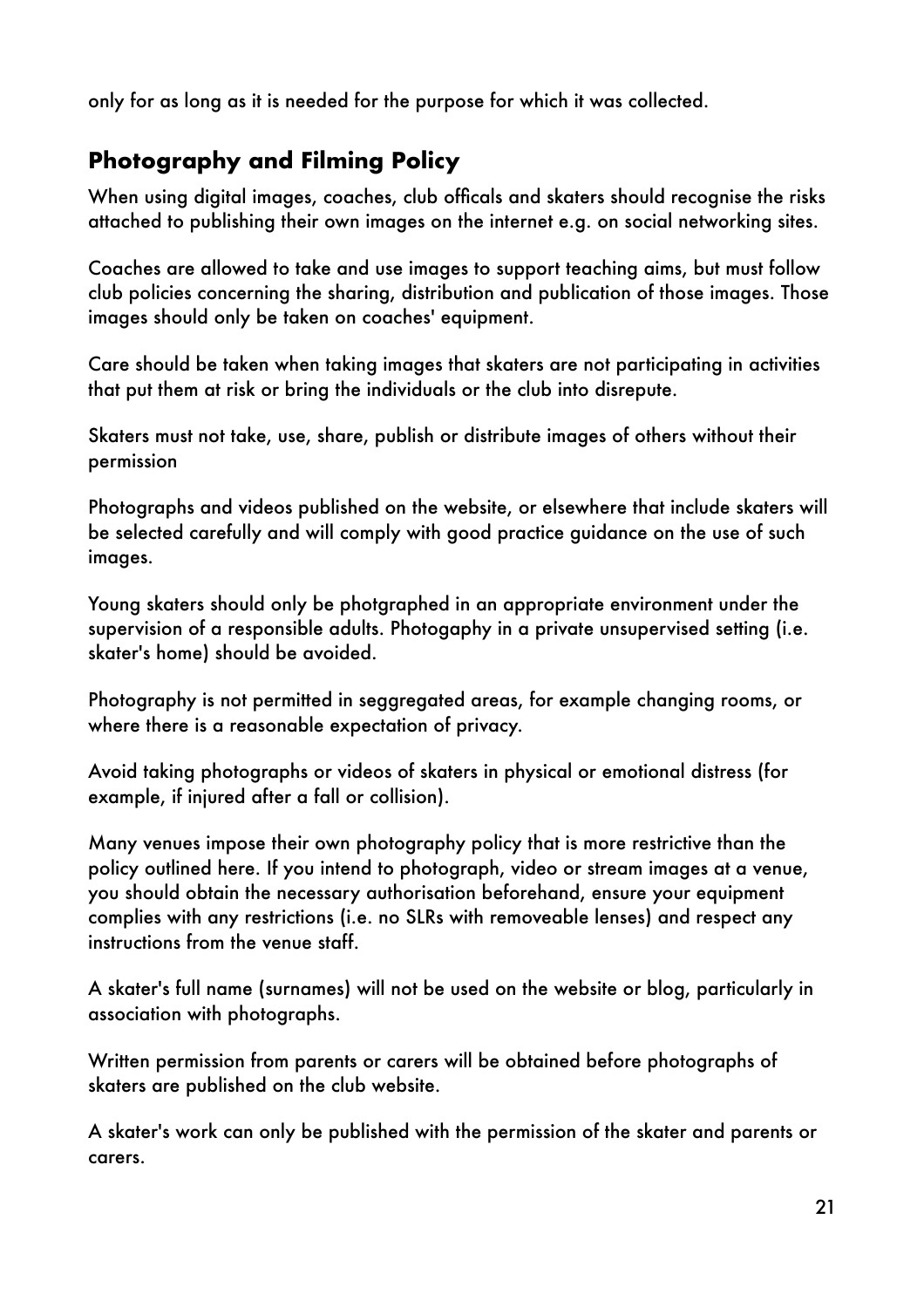# <span id="page-22-0"></span>**Bullying**

Every child has the right to participate in ice skating free from the fear of bullying. Bullying may be seen as deliberately hurtful behaviour, usually repeated over a period of time, where it is difficult for those bullied to defend themselves.

Bullying has the potential to cause permanent harm (physical, emotional or psychological). Clubs should take steps to prevent bullying behaviour wherever possible and respond to incidents when they occur. A preventative approach means that sport is playing its part to create an environment and society in which people treat each other with respect.

Bullying can take the form of:

- verbal: name calling, teasing, threatening, spreading rumours, sarcasm, racist taunts, homophobic bullying, graffiti and gestures
- physical: hitting, kicking, punching, spitting, stealing/breaking belongings
- emotional: ignoring, hurtful emails/text messages, excluding from activities, tormenting, ridiculing, humiliating.

Although anyone can be the target of bullying, victims are typically shy, sensitive and perhaps anxious or insecure. Sometimes they are singled out for physical reasons – being overweight, physically small, having a disability or belonging to a different race, faith or culture.

Bullies come from all walks of life; they bully for a variety of different reasons and may even have been bullied or abused themselves. Typically, bullies can have low selfesteem, be excitable, aggressive or jealous. The competitive nature of sport can make it an ideal environment for the bully. The bully in ice skating can be:

- a parent who pushes too hard
- a coach who adopts a 'win-at-all costs' philosophy
- a player who intimidates
- an official who places unfair pressure on a person
- a spectator who shouts abuse.

The damage inflicted by bullying can frequently be underestimated. It can cause considerable distress to children, young people and vulnerable adults, to the extent that it affects their health and development or, in extreme cases, causes them to self-harm or consider suicide.

There are a number of signs that may indicate a person is being bullied. These signs may indicate other problems or be a reaction to other events in a child or young person's life but the possibility of bullying should be considered: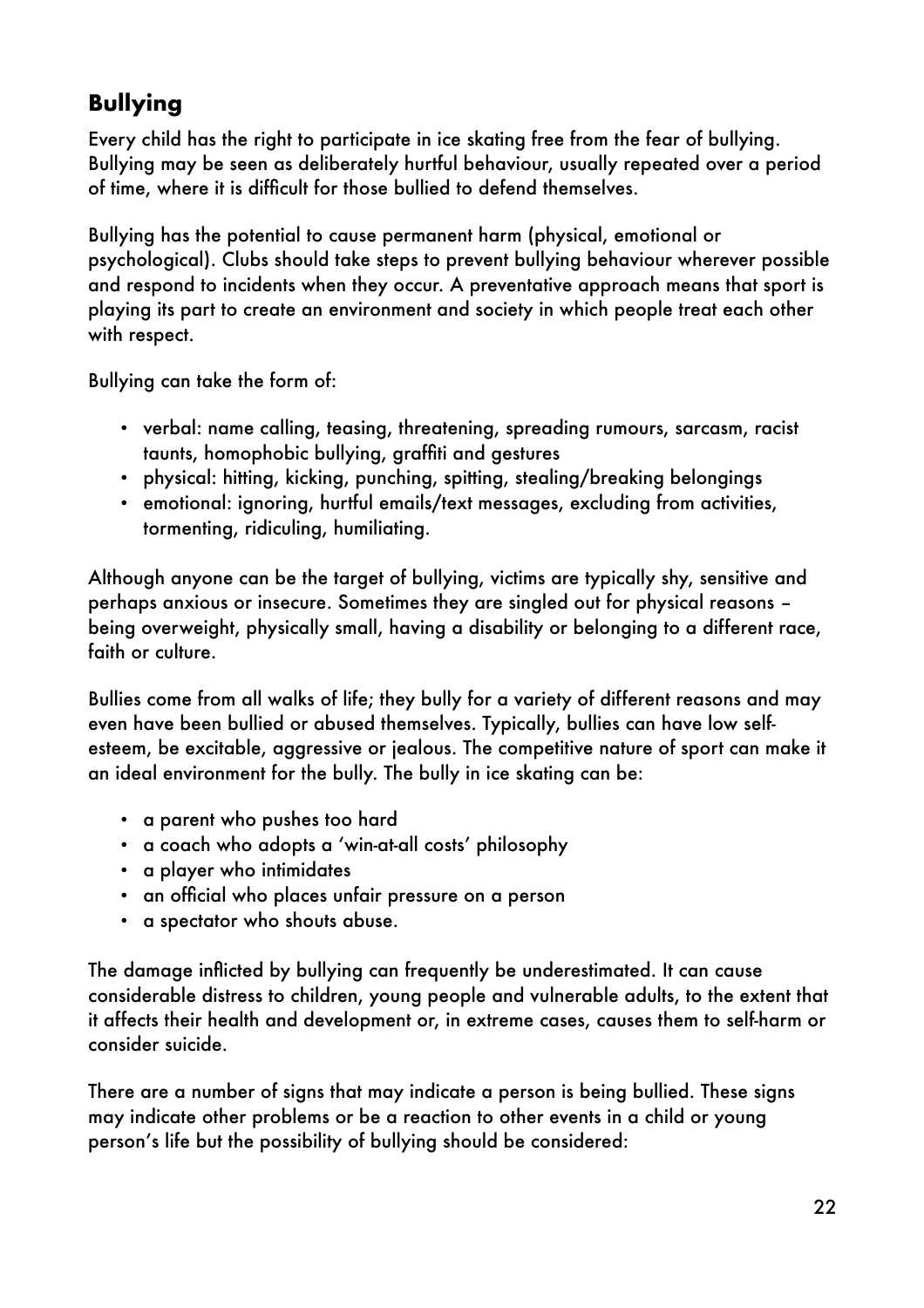- sudden reluctance to go to activities such as training or events that they used to enjoy or a drop off in performance/attendance
- regularly feeling ill before training or events
- physical signs such as stomach-aches, headaches, difficulty in sleeping, bedwetting, scratching and bruising, coming home with damaged equipment or clothes
- behavioural changes such as becoming withdrawn, anxious, clingy, depressed, tearful, aggressive, unreasonable
- start bullying others; a shortage of money or frequent loss of possessions
- In more extreme cases, they might stop eating, start stammering, cry themselves to sleep, have nightmares, run away or threaten/attempt suicide.

#### **Homophobic bullying**

Lesbian, gay and bisexual (LGB) people may face homophobic bullying. Homophobia is often driven by a lack of understanding which only serves to strengthen stereotypes and can lead to actions that cause LGB people to feel excluded, isolated or undervalued.

#### **Adults bullying children or young people**

Serious cases for example if the bullying included physical abuse or racist name calling, may be considered abuse and so may be referred to the Police or Children's Social Care.

The adult should receive clear guidance on how their behaviour needs to be modified and monitored to ensure this is achieved.

The Club will:

- recognise its duty of care and responsibility to safeguard all participants from harm
- promote and implement this anti-bullying policy in addition to our safeguarding policy and procedures
- seek to ensure that bullying behaviour is not accepted or condoned
- require all members of the Club to be given information about, and sign up to, this policy
- take action to investigate and respond to any alleged incidents of bullying
- encourage and facilitate children and young people to play an active part in developing and adopting a code of conduct to address bullying
- ensure that coaches are given access to information, guidance and/or training on bullying.

Each participant, coach, volunteer or official will:

• respect every child's need for, and rights to, a play environment where safety,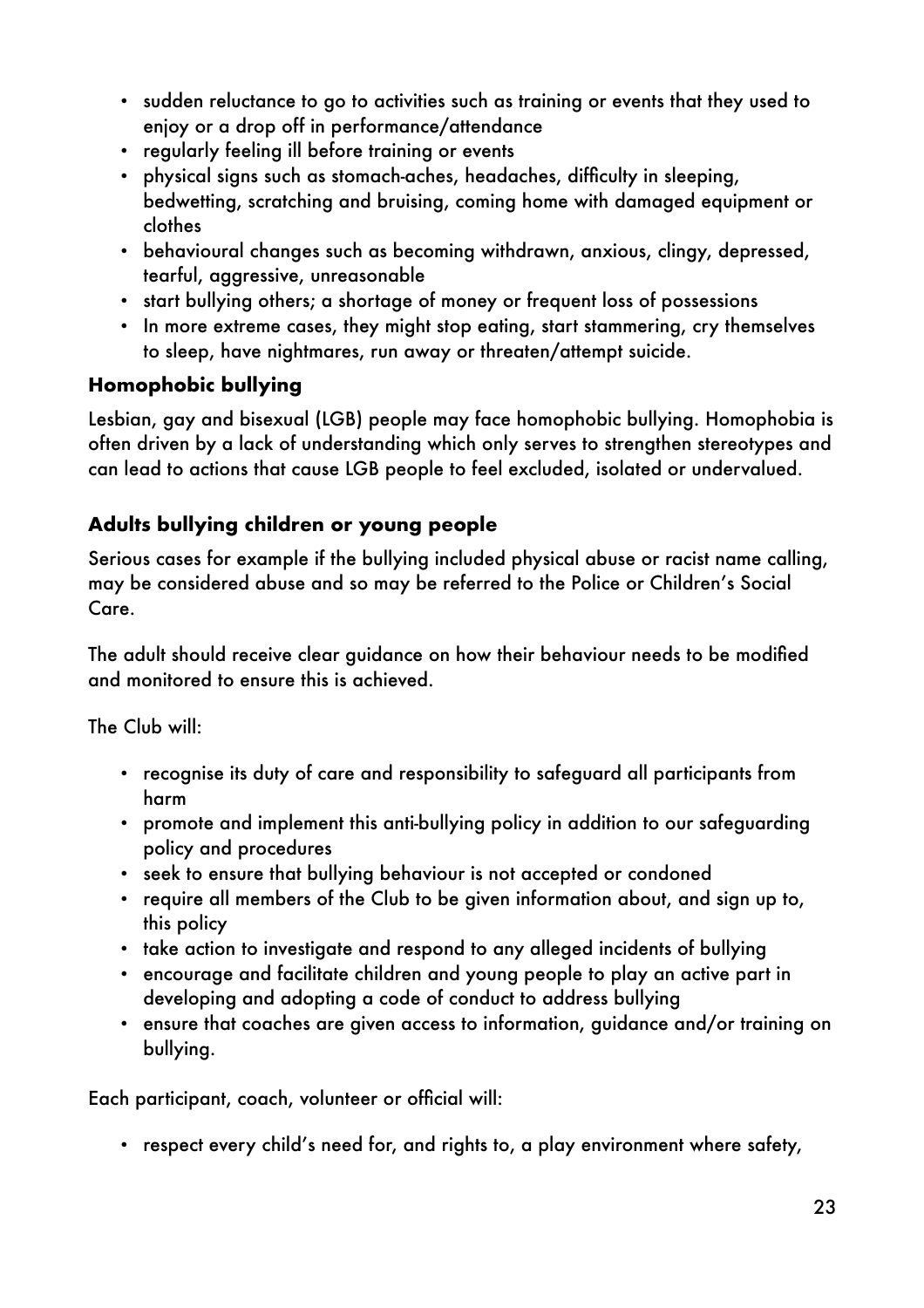security, praise, recognition and opportunity for taking responsibility are available

- respect the feelings and views of others
- recognise that everyone is important and that our differences make each of us special and should be valued
- show appreciation of others by acknowledging individual qualities, contributions and progress
- be committed to the early identification of bullying, and prompt and collective action to deal with it
- ensure safety by having rules and practices carefully explained and displayed for all to see
- report incidents of bullying they see by doing nothing you are condoning bullying.

#### **Support for the Victim and the bully**

The bully will need support to help them realise why their behaviour is wrong and assistance to change their behaviour. NISA should involve the bully's parents and the young person's school (if appropriate) in ensuring their behaviour is improving and any problems which may have caused them to bully are being addressed.

The victim's parents should be involved and they should be supported to ensure they feel able to remain in the programme.

#### **Action to Help the Victim and Prevent Bullying**

When a victim of bullying has come forward or when evidence of bullying has been identified, the coach, CWO or responsible official should:

- take all signs of bullying very seriously
- encourage all children to speak and share their concerns. Help the victim to speak out and tell the person in charge/someone in authority. Create an open environment
- investigate all allegations and take action to ensure the victim is safe. Speak with the victim and the bully(ies) separately
- reassure the victim that you can be trusted and will help them, although you cannot promise to tell no one else (if a young person, you should inform the bully(ies) parents
- keep records of what is said (what happened, by whom, when)
- report any concerns to the NISA Safeguarding Lead.

#### **Action Towards the Bully(ies)**

If the bullies can been identified, a coach, CWO or other official of the club should:

• talk with the bully(ies), explain the situation, and try to get the bully(ies) to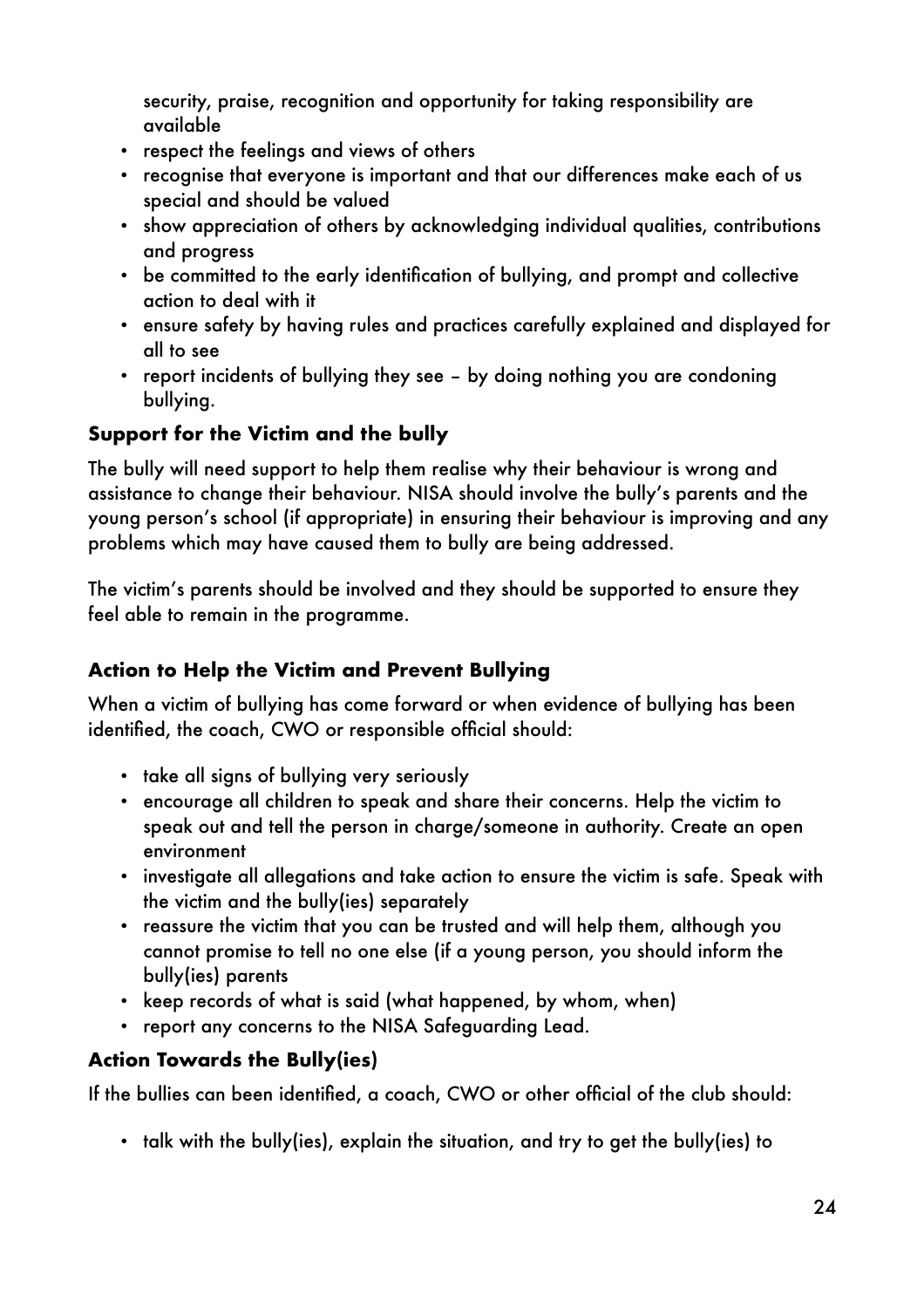understand the consequences of their behaviour. Seek an apology to the victim(s)

- if the bully is a young person, inform the bully(ies) parents
- insist on the return of borrowed items and that the bully(ies) compensate the victim
- impose sanctions as necessary
- encourage and support the bully(ies) to change behaviour
- hold meetings with the families to report on progress
- inform all organisation members of action taken
- keep a written record of action taken.

More information about how to address bullying can be found at [www.bullying.co.uk](file:///Users/Paul/Projects/Basingstoke%20Synchro/www.bullying.co.uk) and [www.beatbullying.org](file:///Users/Paul/Projects/Basingstoke%20Synchro/www.beatbullying.org)

# <span id="page-25-0"></span>**Club Complaints & Disciplinary Procedure**

The welfare of the child is paramount to the Club. In order to assist the NISA and the Club in upholding this principle you are asked to submit any complaints or concerns using the online form. When completing the form please give full names and their Club roles. Concerns may be about the behaviour of any child or adult involved or spectating at your Club and could include:

- General concerns about a child's welfare
- Concerns related to a safeguarding incident e.g. bullying or poor practice
- Concerns, suspicions or allegations of misconduct
- Breaches of the NISA Safeguarding Policy
- Allegations of abuse made by or against any child or adult

If you would like further details of recognition, responding and what should be reported please refer to the NISA Safeguarding Policy (Section 2) which can be found on Safeguarding pages of the NISA website:

<http://www.iceskating.org.uk/index.cfm/work-force-coaching/safeguarding/>

To discuss a specific concern or issue please contact the Club Welfare Officer or NISA Lead Safeguarding Officer in the first instance.

# <span id="page-25-1"></span>**Emergency Action and First Aid**

All coaches, staff and volunteers should be prepared with an action plan in the event of an emergency and be aware of our First Aid Procedures

This will include:

• Access to first aid equipment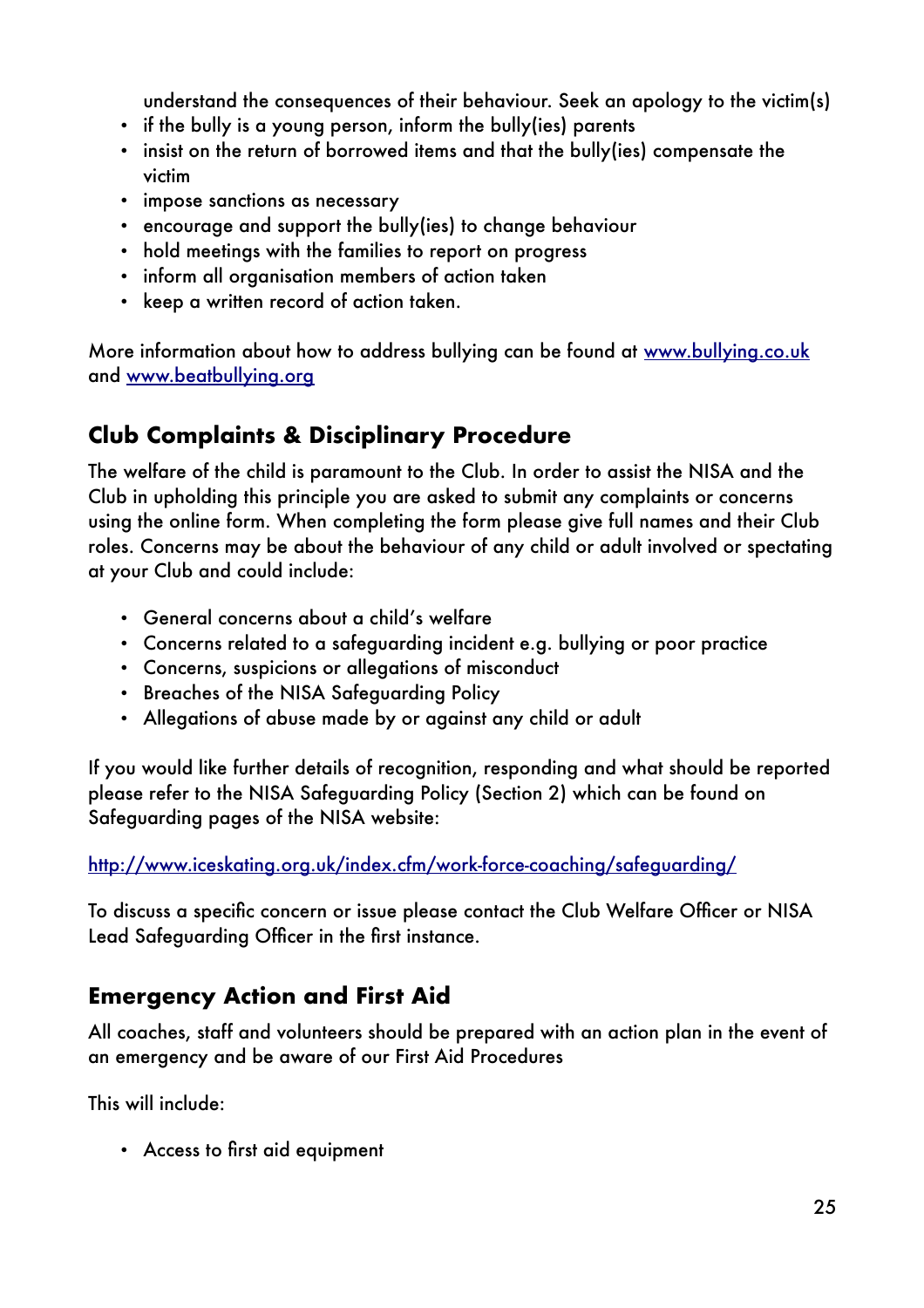- Telephone contact if the participant is a minor
- Telephone contact to the emergency services